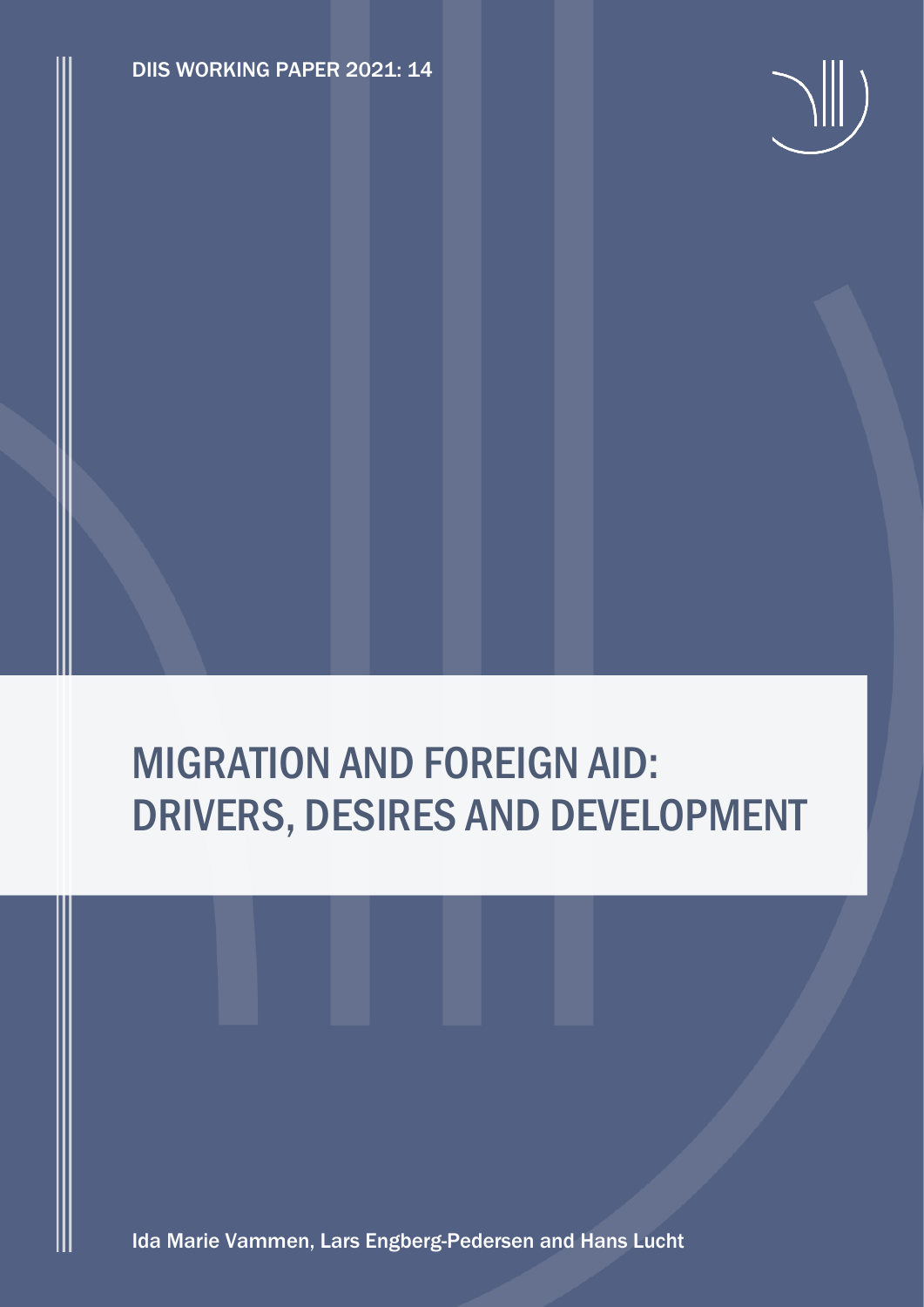#### Acknowledgements

Working Papers make DIIS researchers' and partners' work in progress available to readers prior to formal publication. They may include documentation which is not necessarily published elsewhere. DIIS Working Papers are published under the responsibility of the author alone. This DIIS working paper is commissioned by the Ministry of Foreign Affairs of Denmark. It reflects the views of the authors alone.

Ida Marie Vammen Postdoctoral Researcher imv@diis.dk

#### Lars Engberg-Pedersen

Senior Researcher, Head of Department lep@diis.dk

Hans Lucht Senior Researcher halu@diis.dk

## DIIS WORKING PAPER 2021: 14

DIIS · Danish Institute for International Studies Østbanegade 117, DK-2100 Copenhagen, Denmark Tel: +45 32 69 87 87 E-mail: diis@diis.dk www.diis.dk ISBN 97887-7236-065-2 (pdf) DIIS publications can be downloaded free of charge from www.diis.dk © Copenhagen 2021, the authors and DIIS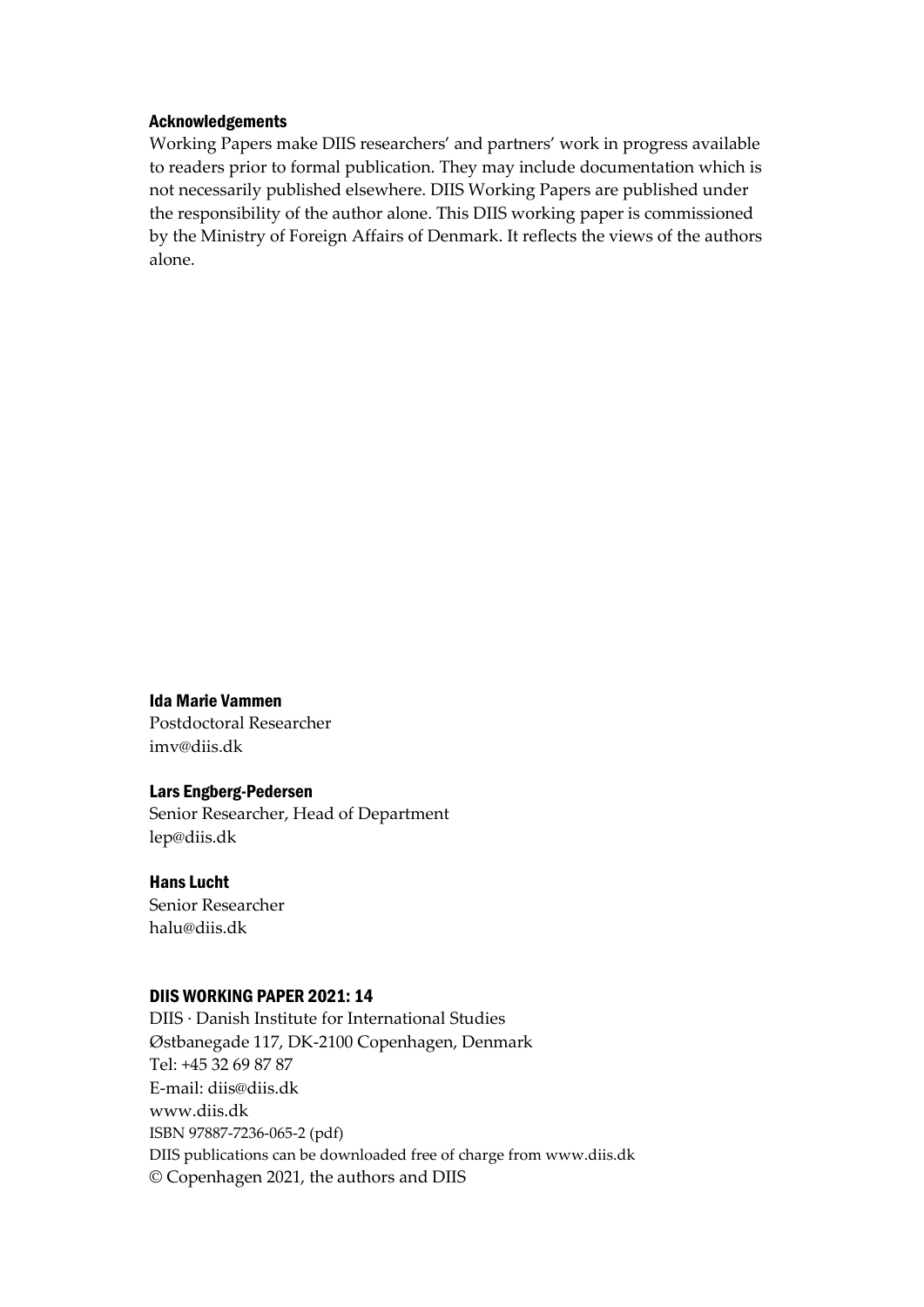# MIGRATION AND FOREIGN AID: DRIVERS, DESIRES AND DEVELOPMENT

Ida Marie Vammen, Lars Engberg-Pedersen and Hans Lucht

DIIS · DANISH INSTITUTE FOR INTERNATIONAL STUDIES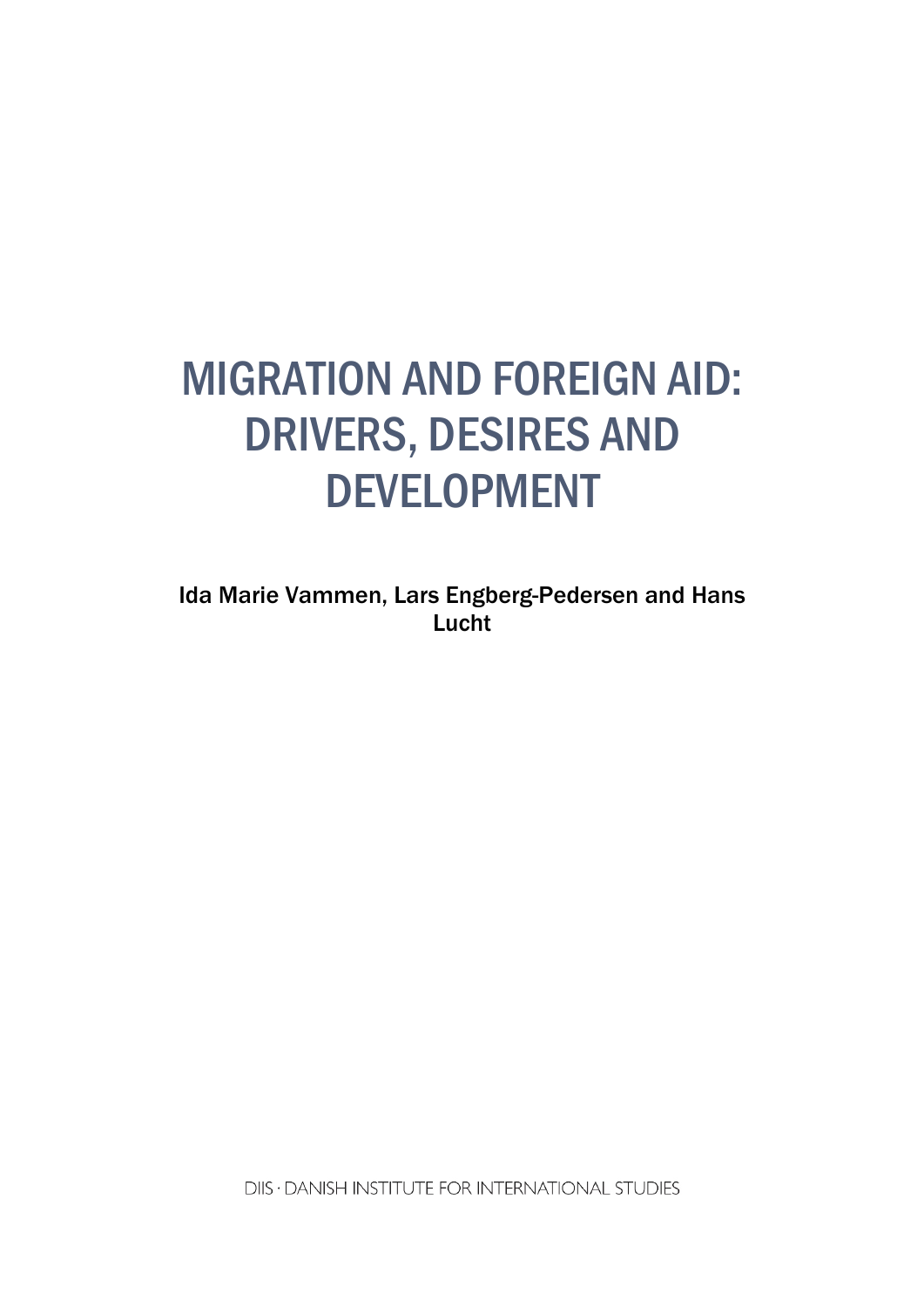# TABLE OF CONTENTS

| Abstract                                                                         | $\overline{2}$ |
|----------------------------------------------------------------------------------|----------------|
| Introduction                                                                     | 3              |
| Part one: Understanding underlying mobility patterns                             | 3              |
| Root causes and drivers of migration                                             | 3              |
| Development as a migration governance tool                                       | $\overline{4}$ |
| Development as driver for increased migration: the migration transition<br>model | 5              |
| African migration trends and links to development processes                      | 6              |
| Unpacking migration aspirations and migrations abilities                         | 7              |
| Migrant decision-making and triggers                                             | 8              |
| The migration (cap)ability model                                                 | 9              |
| Part two: Realising the migration trajectory                                     | 11             |
| Many wish to migrate, but only few move                                          | 11             |
| Characteristics of would-be migrants and those on the move                       | 14             |
| Seeking better economic opportunities                                            | 15             |
| Individual and family reasons for migrating                                      | 16             |
| Insecurity, violence and poor governance                                         | 17             |
| Environmental reasons and the lack of food security                              | 18             |
| Part three: Are migration patterns sensitive to foreign aid?                     | 18             |
| Cross-country studies                                                            | 19             |
| The potential of foreign aid in relation to migration                            | 20             |
| Concrete aid-supported activities and their impact on migration                  | 22             |
| Conclusion                                                                       | 24             |
| References                                                                       | 26             |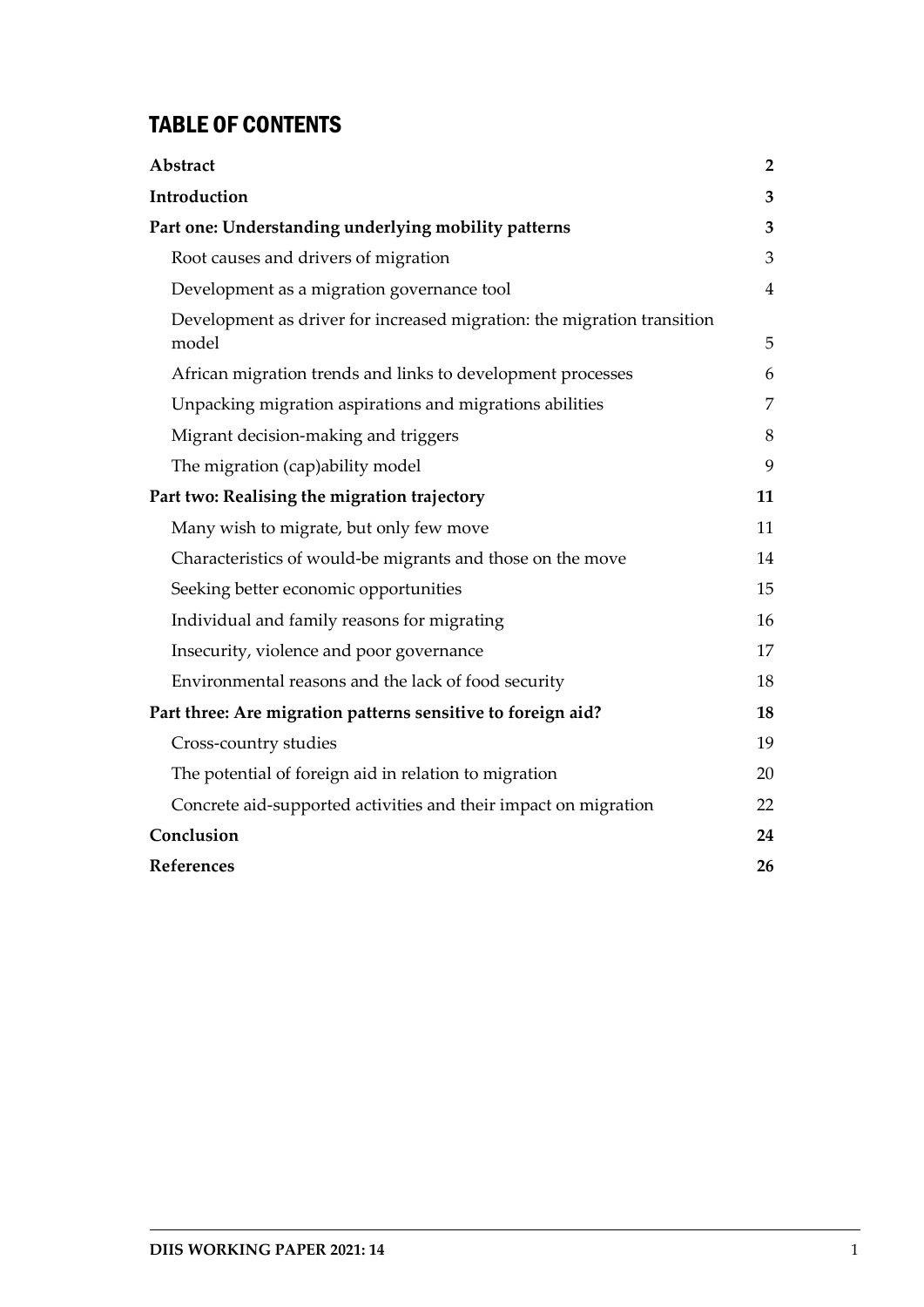# <span id="page-4-0"></span>ABSTRACT

In the debate in Europe, conflict, lack of development, population growth, and climate change are often described as the 'root causes' of African migration. However, recent research-based literature on the links between migration and development stands in stark contrast to such simplified assumptions. This working paper explores the relationship between migration, development, and foreign aid. It builds on insights from both quantitative and qualitative studies focusing on Africa – especially West Africa – and is divided into three parts. It first examines the factors that underpin human mobility, then looks at contemporary African migration trajectories, and finally discusses how migration relates to foreign aid. The working paper argues that foreign aid initiatives often focus on externally defined root causes of migration and rarely attempt to understand locally determined drivers of migration. To better grasp how development policies and migration intersect, more in-depth research is needed.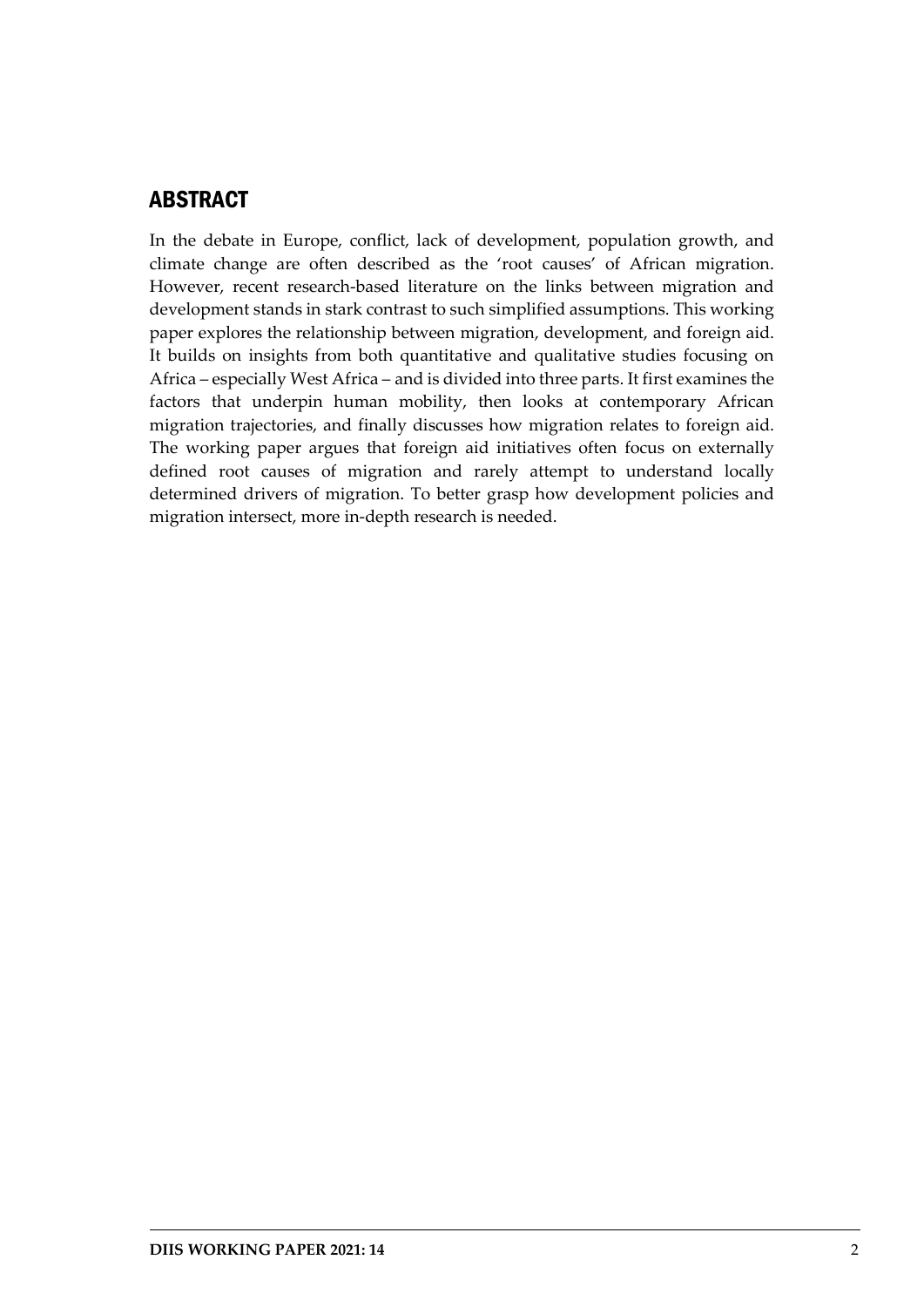## <span id="page-5-0"></span>INTRODUCTION

In the past decades, sudden peaks in migrant arrivals to Europe's southern borders have often led to oversimplified assumptions about how conflicts and a lack of development drive migration to Europe. Irregular migrants are often made visible in the media as desperate people willing to risk everything to reach Europe. These images give the impression that a large exodos is about to take place from the African continent and that only drastic state-led measures will stop people from attempting migration in the future (cf. Carling & Collins 2018). However, the research-based literature on the links between migration and development stands in stark contrast to such simplified assumptions both when it comes to assessing the scope of future migration flows from Africa and when unpacking the relationship between migration and development. Instead of viewing migration as a response to the lack of development, the literature sees movement as part of a broader development process that increases both people's aspirations and their capabilities to move (De Haas 2019; Clemens & Postel 2018a; Carling & Talleraas 2016). In this working paper, the relationship between migration and foreign aid is explored in three parts: first, the paper looks at what underpins human mobility, then it examines migration trajectories and then it discusses how this relates to aid.

## <span id="page-5-1"></span>PART ONE: UNDERSTANDING UNDERLYING MOBILITY PATTERNS

#### <span id="page-5-2"></span>Root causes and drivers of migration

On the level of policy, there has been an increased interest in getting a better understanding of the 'root causes' and drivers of migration. Root causes can be understood as 'the conditions of states, communities, and individuals that underlie a desire for change, which in turn produce migration aspirations' (Carling & Talleraas 2016: 6). These conditions can be social or political, and linked to conflict, poverty and insecurity. The concept of migration drivers often overlaps with root causes, but can also include the mechanisms that both produce and facilitate migration such as migration infrastructure<sup>[1](#page-5-3)</sup> and social networks that inspire, fund and facilitate people's mobility (ibid.). Van Hear et al. suggest a 'push-pull plus' model to describe a complex of four drivers underlying and perpetuating migration behaviour: 1) *predisposing drivers* or the macro-level structural disparities between origin and destination; 2) *proximate drivers* or the actual economic, environmental or political manifestations that have a direct bearing on migration behaviour; 3) *precipitating drivers* or drivers that trigger migration, as for instance, critical events leading to individual or social decision-making; and 4) *mediating drivers* or the forces that 'facilitate, constrain, accelerate or consolidate migration, and may diminish migration too' (2018: 931-932).

<span id="page-5-3"></span> $1$  Migration infrastructure is 'the systematically interlinked technologies, institutions, and actors that facilitate and condition mobility' (Xiang & Lindquist 2014: S124).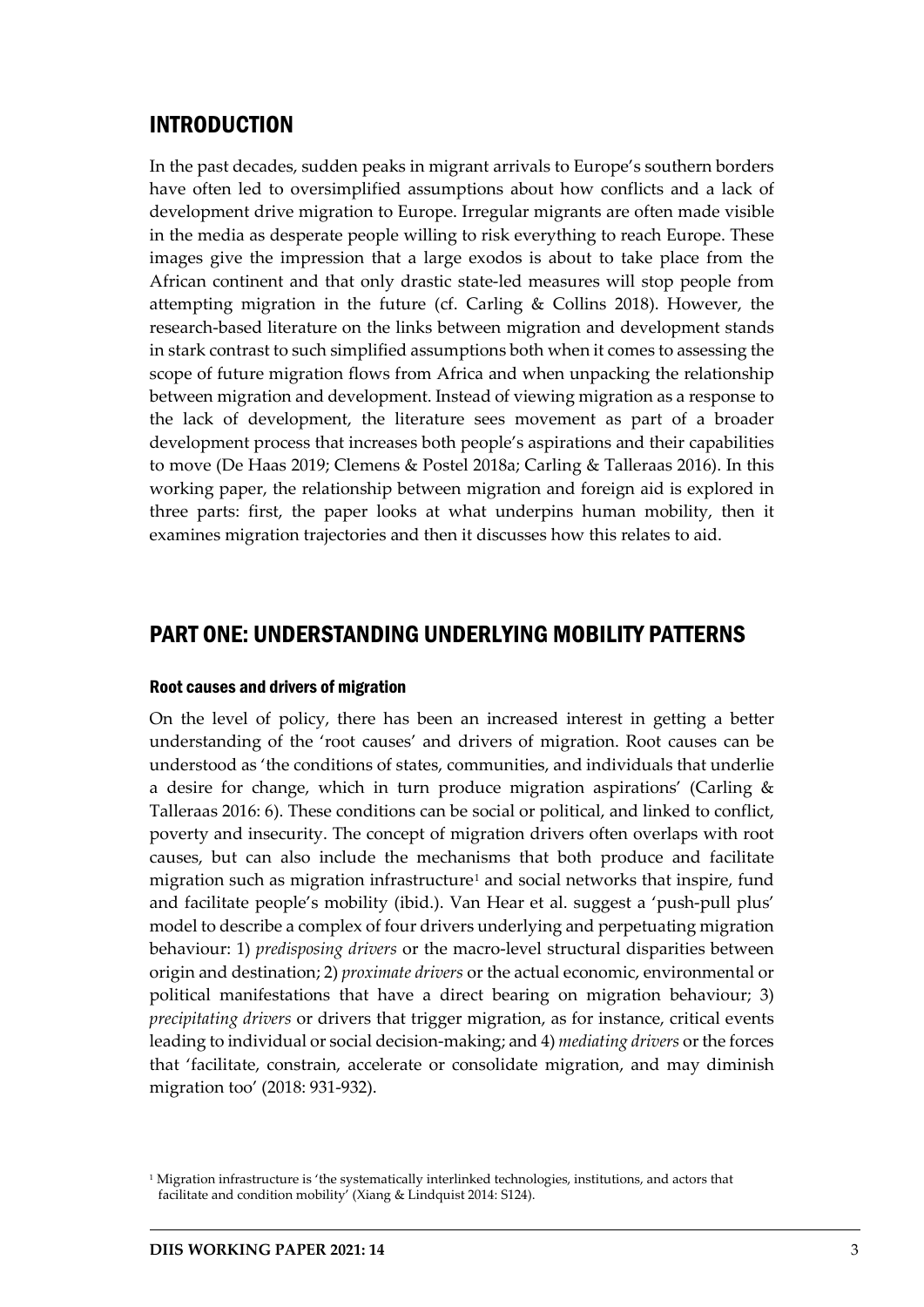Shifting the analytical focus from causes to drivers enables a more complex understanding of the often mixed and multiple dynamics that shape migration. This represents a move away from dominant understandings of economic rationality in migration theories and instead foregrounding the important role of subjective aspirations and desires, as Carling and Collins have emphasised:

> It means recognizing that even economic narratives of movement are socially constructed and can only be read in relation to the subjectivities of migrants, their states of feeling and the circulation of affect within and across borders (2018: 913).

There is a growing policy interest in gaining more knowledge to address the root causes of migration, driven by the wish to better forecast future migration flows and design appropriate policy responses. There is a desire to stop unwanted irregular migration not only through increased border control measures, but also through targeted foreign development aid to improve living and working conditions in migrant sending countries. A good example of how development cooperation mixes with foreign policy and aid agendas is the European Union's Emergency Trust Fund for Africa (EUTF), which was launched with a five billion Euro grant in response to the migration and refugee crisis at the 2015 Valetta Summit. Its objective is to address '[t]he root causes of instability, forced displacement and irregular migration and to contribute to better migration management'.[2](#page-6-1) Over the past five years, the EUFT has funded 254 migration and displacement related programs in 26 African countries. Yet, using development aid as a migration governance tool is not a new phenomenon.

#### <span id="page-6-0"></span>Development as a migration governance tool

In the 1980s, the idea that development aid could be used to govern migration was introduced in European policy in relation to conflict-driven displacement and it later gained popularity in the 1990s. By the new millennium, it had become an integral part of European migration and development policy thinking (Van Hear & Castles 2010; Carling & Talleraas 2016).[3](#page-6-2) On the level of policy, the root cause approach has been used in relation to humanitarian interventions to deescalate conflict and violence and facilitate peace building. It has also been used to stem unwanted, mainly economically driven, migration by introducing poverty

<sup>2</sup> [https://ec.europa.eu/trustfundforafrica/sites/default/files/factsheet\\_eutf-for-africa\\_january\\_2021\\_0.pdf](https://ec.europa.eu/trustfundforafrica/sites/default/files/factsheet_eutf-for-africa_january_2021_0.pdf)

<span id="page-6-2"></span><span id="page-6-1"></span><sup>3</sup> The policy and research debates around migration and development are far from new as De Haas has emphasised (2012). Optimistic views in the post-war period shifted in the 1970s and 1980s to a more pessimistic outlook, especially concerning the damaging 'brain drain' effects of out-migration. Yet, by the new millennium and onwards the pendulum had swung back, and it was again mainly positive links between migration and development that dominated the debate and created a buzz around leading agenda-setting institutions like the World Bank, regional development banks, the International Organization for Migration (IOM), the United Nations (UN) and the European Union (EU) (Vammen & Brönden 2012). It was especially the positive development effects of migrants' economic and social remittances, the important role of diaspora groups as drivers of development, 'brain circulation' and circular migration schemes that were put to the forefront of the policy debates (Carstel & Miller 2009). Like in previous decades, it seems that the mood is currently shifting to a more pessimistic view (Gamlen 2014).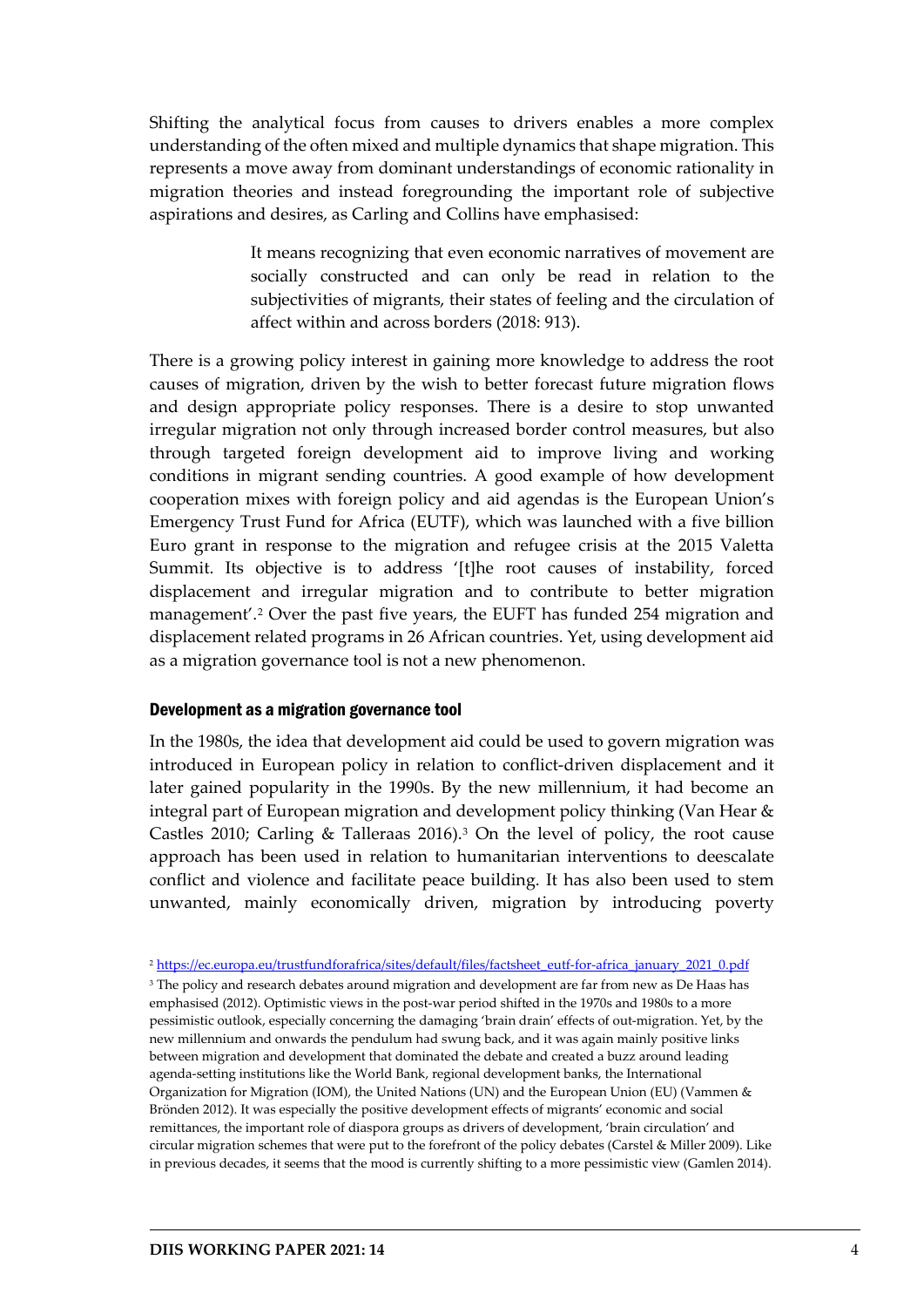alleviating initiatives and job creation to create viable alternatives to migration. Increasingly, these two agendas have come to overlap 'as governments and international agencies recognize the mixed nature of migration flows and migration motivations' (Carling & Talleraas 2016: 6).

Yet, when wanting to understand why some people migrate while others do not, and how development influences migration and vice versa, it is crucial to move beyond simplistic understandings and alarmist crisis scenarios. Instead, building on recent literature on migrant aspirations, desires and drivers, this paper aims to discuss some of the main ways the migration and migrant decision-making processes have been theorised. It also aims to give an overview of some of the tangible and less tangible drivers that influence African peoples' aspirations and decisions to stay or to migrate. Our study gives preference to insights from both quantitative and qualitative studies focusing on Africa – especially West Africa – but also includes other relevant comparative migration studies.

#### <span id="page-7-0"></span>Development as driver for increased migration: the migration transition model

One of the simplified assumptions about African migration is that it is mainly driven by poverty and underdevelopment and that increased development aid will help mitigate and stem unwanted migration flows. However, research on the nexus between migration and development has shown a different causal relationship. Since the 1970s, different theories about the relationship between increasing emigration and rising income levels have pointed out that emigration in lowincome countries increases with growing local income levels and economic growth. Consequently, recent research suggests that rather than deterring migration, doners and development aid should be encouraged to shape migration for mutual benefit (Clemens & Postel 2018a, 2018b). Development, in other words, initially tends to increase both internal and international migration.

While the poorest countries produce internally displaced people, they do not produce large migration flows nor is it the poorest segments of the population that can mobilise the resources needed to travel internationally. Successful migration demands both social, cultural and economic resources to connect to other people who can help facilitate the knowledge and resources needed to initiate and pay for the journey and settlement upon arrival (De Haas 2019). In short, in low-income countries, development and improvement in income levels, infrastructure and education will typically lead to more internal and international migration because people are more capable of realising migration plans and increasingly aspire to migrate (ibid.). Evidence suggests that greater youth employment may deter migration in the short term if a country stays poor, but that it is unlikely to reduce migration when the economy grows and diversifies (Clemens & Postel 2018a, 2018b). For low-income countries today, it will take several decades before they reach past middle income where migration rates are expected to slow down and reverse (approximately 8,000 to 10,000 US dollars in income per capita), and migration from middle-income countries is typically much higher than that from poor countries (ibid.). Yet, at the point where low-income countries transition and become middle-income countries, out-migration from there on reaches a plateau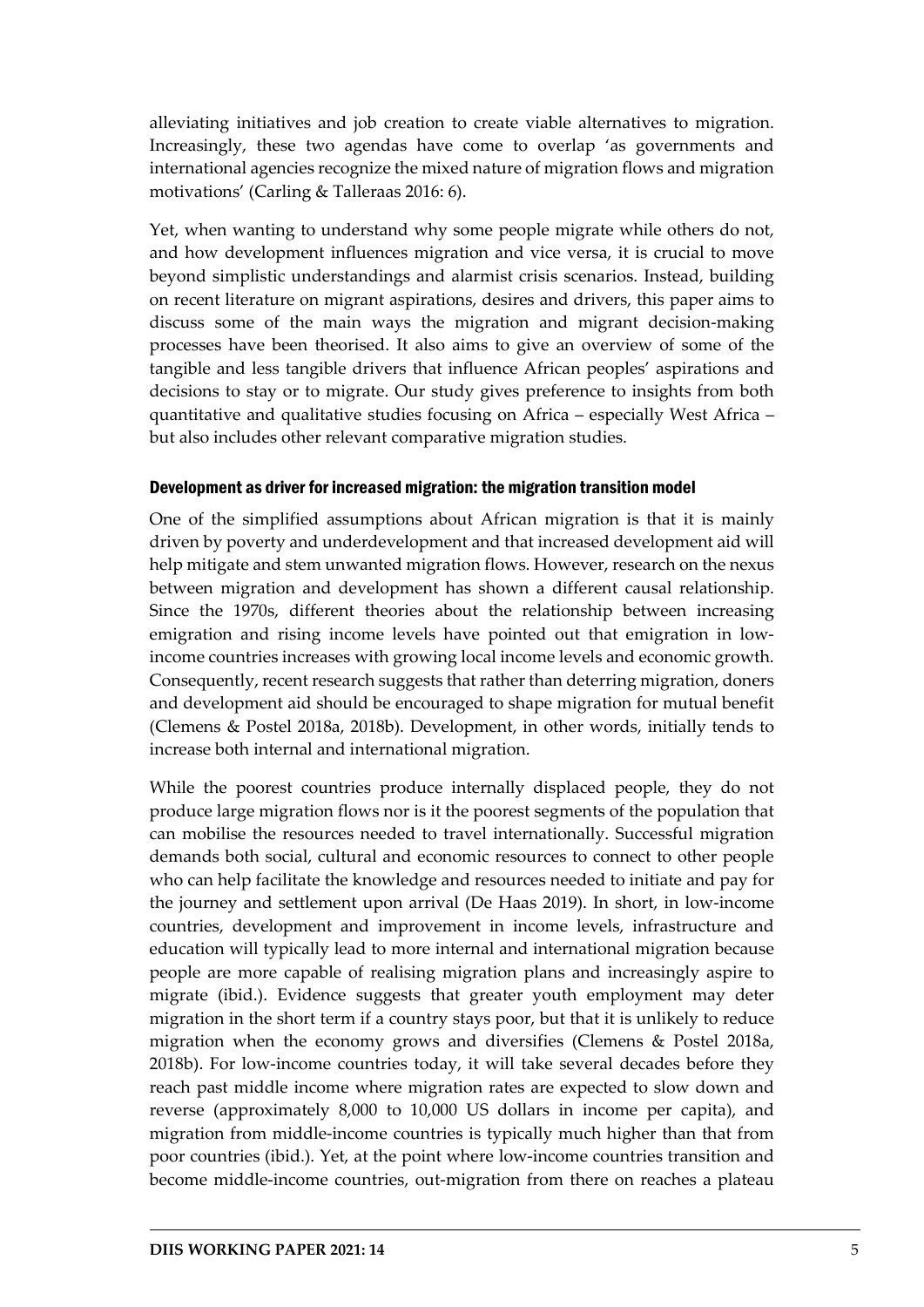and starts to decrease (De Haas 2019; Clemens 2014). This inverted-U relation is often referred to as the migration hump or the migration or mobility transition model. The migration transition model underlines how development in low-income countries generally leads to increasing levels of migration. Migration, in this process, is 'a vital resource' rather than a sign of a desperate response to poverty (De Haas 2019: 14). Migration is in other words embedded in broader development processes and rarely sparked by a single issue that drives people to migrate, but rather by a combination of multiple structural forces as well as individual factors. Therefore, the policy debate on root causes and the assumption that poverty drives migration is misleading, although people feel that they are compelled to move because of poor opportunities in the short and medium term (Carling 2017).

#### <span id="page-8-0"></span>African migration trends and links to development processes

Going beyond the representation of African migration as driven by poverty, underdevelopment, climate change and violence, African migration in the postcolonial period in fact seems to be driven by development processes and social transformations that have expanded people's ability and aspirations to migrate (Flahaux & De Haas 2016). African migration is not mainly directed towards European countries. In fact, the vast majority of African migrants move within their own subregions or within the continent. That said, since the 1980s, African migration out of the continent has accelerated and people have started to move, often beyond colonial ties, to Europe, North America, the Gulf, Asia and Latin America, a process that seems partly driven by Europe's increasingly strict migration governance and visa requirements (ibid.; Vammen 2019).

African migration to Europe and elsewhere has been relatively stable for the past 60 years when taking account of the overall population growth (Bjarnesen 2020; Flahaux & De Haas 2016). As a result, the share of Africans living abroad from 1960 to 2017 compared to the total African population remains between 2.6% and 3.2% (European Commission 2018b: 9). People from West Africa mostly move as temporary workers or long-term labour migrants to neighbouring countries. West African migrants are predominantly shaped by the region's colonial past and the historical role of labour recruitment in Francophone countries like Senegal and Mali, but the United States has also become an important destination for extracontinental migration from the region (Flahaux & De Haas 2016: 15).

Until 2012, most African migrants entered Europe as regular migrants with visas and residence permits granted before arrival. Yet the number of African immigrants settling legally in Europe per year has dropped significantly from 442,000 in 2008 to 270,000 in 2012 and has remained more or less stable since then (European Commission 2018b: 5). The majority of those entering Europe legally came from more developed North African countries (57%), while the rest (42%) came from sub-Saharan countries, mainly Nigeria, Senegal and South Africa (ibid.). When looking at irregular arrivals to Europe via the Mediterranean routes, the number of irregular crossings by sub-Saharan African nationals has also been relatively stable over the past decade, even though major oscillations happen on individual routes (Bjarnesen 2020; Andersson 2014). Furthermore, there has been a 70% reduction (from 83,000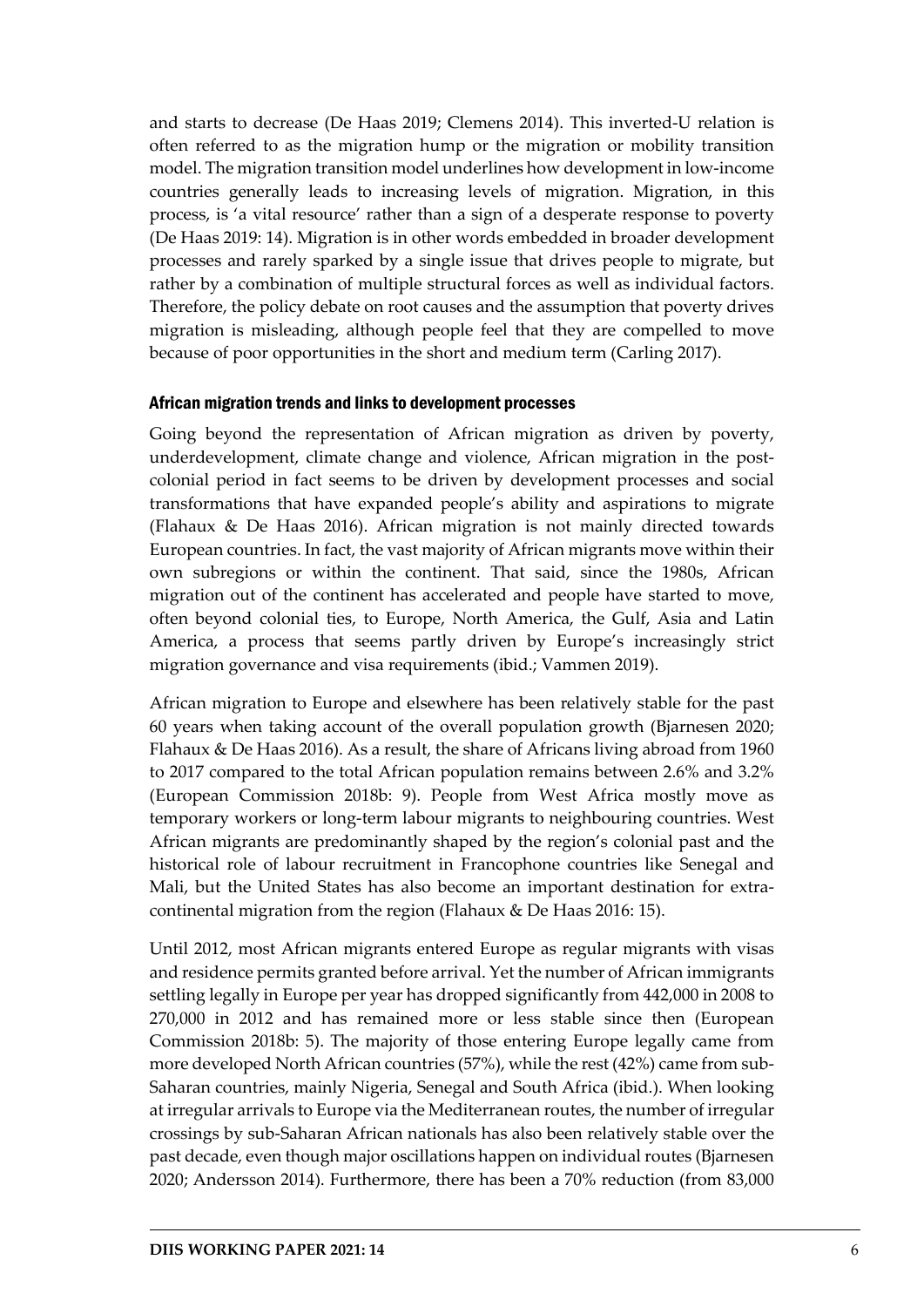in 2008 to 26,000 in 2016) in the so-called first residence permits awarded to African workers entering Europe for work reasons (European Commission 2018b: 15). The increased restrictions on legal pathways and visas may affect the many aspiring labour migrants as well as people forced to move, as irregular migration becomes the only accessible option if they want to move to Europe (Bjarnesen 2020). Another effect of limited regular migration channels, as well as EU border externalisation efforts, is a booming smuggling industry facilitating the increasingly long and dangerous journeys (see, for example, Andersson & Keen 2019; MMC 2019b).

### <span id="page-9-0"></span>Unpacking migration aspirations and migrations abilities

Understanding migration aspirations and people's capability to act on them are key when wanting to unpack migration dynamics beyond simplified push-pull models. Moving away from theories based on principles of rational choice, utility maximisation and wage differentials, recent migration scholarship sees migration decision-making as a dynamic process that is:

> Influenced and shaped by complex interactions between macro, meso and micro level factors including historical and geographical ties between country of origin and destination countries and economic, political and social resources that refugees and other migrants are able to mobilize (Crawley & Hagen-Zanker 2018: 21).

One of the ways the migration decision-making process has been explored theoretically is by looking at the mental thresholds that people must overcome before embarking on a migration trajectory. Naerssen and van der Veld (2015) have turned the attention away from why migrants move to why people choose to stay. After all, the vast majority of people do not migrate even though they might be dissatisfied and face difficult living conditions where they live. Although family and social networks facilitate migration, it is ultimately an individual decision whether to stay or go. Naerssen and van der Veld argue that the decision-making involves three thresholds that need to be crossed before a person decides to leave. First there is *the mental threshold,* where the migrant starts to think about what will be gained from moving versus staying. This is not just an economic cost-benefit analysis but enmeshed with feelings and sentiments of belonging. Second is *the location threshold*, which concerns the choice of destination. This is not only based on where the migrant might find work but also where they can find familiarity like common language or religious affiliation. It is also based on where it would be possible to connect to social and family networks that can facilitate the process of migration and then integration upon arrival. The final threshold is concerned with *the journey* itself. Here, migration governance comes into question: what would it take to cross the border? What would the cost and risk be? Would one need an intermediary (travel or recruitment agent or smuggler) to facilitate the journey? Would it be possible to travel to the destination through regular migration channels or would it also involve irregular migration? Would circular migration be possible? Depending on how these questions are assessed, the person can either choose to stay or pass the threshold to instate migration. In short, it is a model that incorporates both the importance of knowledge, finances, and social networks but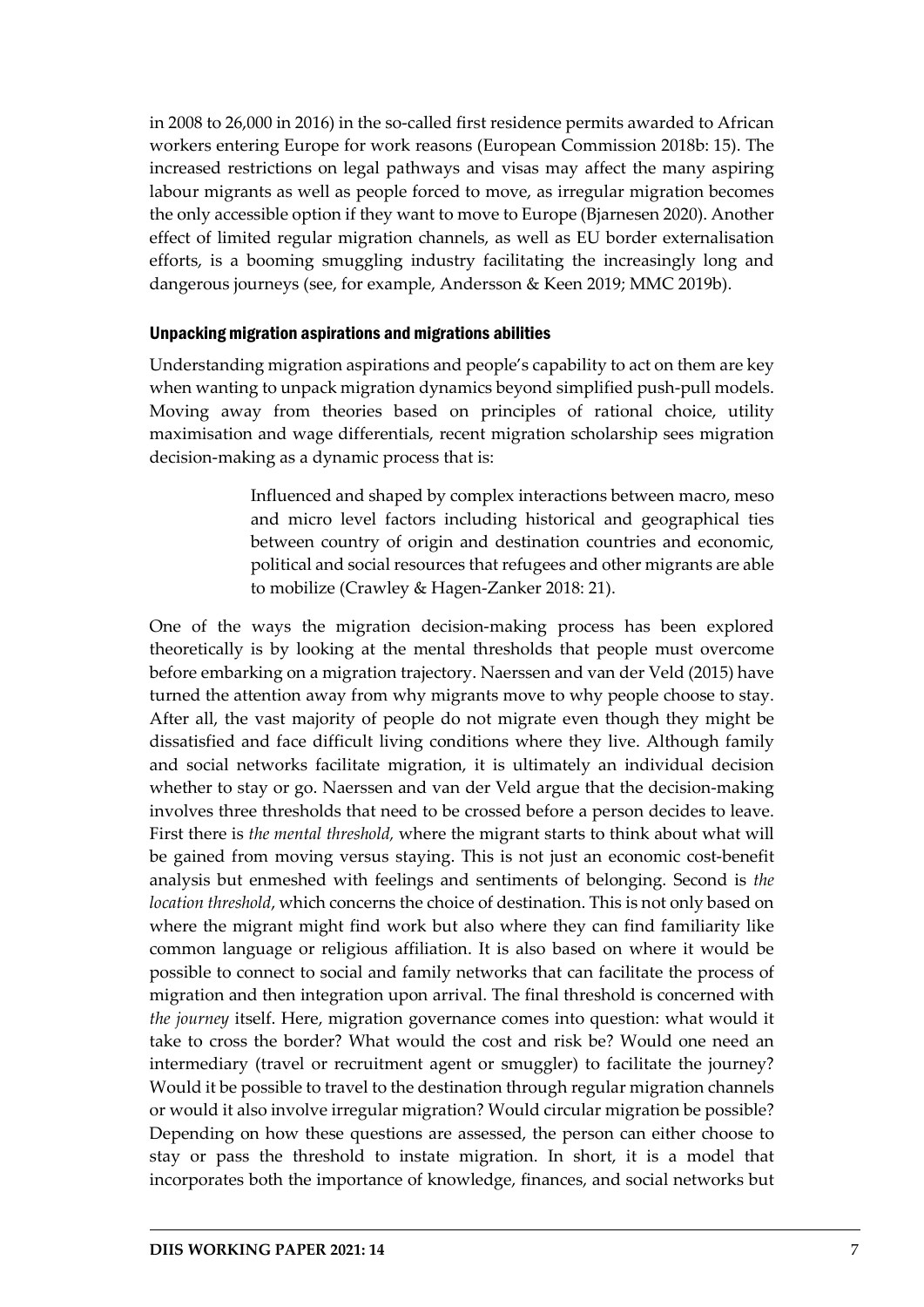also feelings of belonging and risk/opportunity persecutions including doubt and self-confidence in the decision-making process prior to migration (Naerssen & van der Veld 2015). Passing from one threshold to another is not a linear process. Instead, it should be seen as recurring deliberations where decisions are reexamined and changed, for example when new knowledge is accrued or when network connections and resources are either gained or lost. Recent studies on African migration support this view by demonstrating how people's migration plans – both regarding the choice of destination and how to get there – change as they embark on the migration journey (Schapendonk et al. 2018; Hagen-Zanker & Mallett 2016; Mainwaring & Brigden 2016).

#### <span id="page-10-0"></span>Migrant decision-making and triggers

Including some of the same points as the threshold framework, Hagen-Zanker and Hennessey (2021) identify four main categories that influence migrants' decisionmaking in their literature review of 182 studies on subjective and intangible factors. The first is *imagination:* on a more existential level, people start to imagine migration as a catalyst for a different lifestyle, possibilities and alternative identities more attuned with globalisation and cosmopolitanism. As already mentioned, imagination also shapes the idea of possible ways to migrate and potential destinations. Their second category is *personality traits and attitudes to risk* as well as psychological dispositions. For example, there seems to be a strong link between general curiosity and openness to new experiences and adventure and people's inclination to move (ibid.: 38). Some studies also emphasise that especially extraverted and sociable people are more likely to migrate while other studies link certain mental attitudes such as being patient, persistent, optimistic and good at adapting to new situations with higher intentions to migrate. The willingness to tolerate and take risks also seems to be a key factor. The third category is *emotions and feelings.* Frustration, alienation, a sense of being marginalised, relatively deprived and stuck, as well as jealousy can trigger migration (see below), but so can hope, love and intimate connections to family and friends. Finally, *beliefs and values* also play a role in the individual decision-making process. For example, religious belief in predestination or control by a higher power seems to nurture high-risk migration and the attempt to migrate through irregular routes. Faith can also help migrants interpret and cope with difficult circumstances. But strong religious beliefs and a sense of purpose can also make people *less* likely to migrate. Furthermore, gender norms frame migration decision-making as there might be different expectations to men and women's (im)mobility. Like more tangible factors such as income difference and access to services, these subjective and intangible factors often overlap and constantly evolve through feedback loops shaping if, how and where the migrant should go (ibid.: 35-36). Additionally, the local socio-cultural context shapes migrants' decision-making, for example societal expectations towards young people can differ from place to place. In some places, migration – particularly high-risk migration – is associated with shame, in others it is seen as an acceptable alternative to staying put. None of these factors are static but evolve and are influenced by other more tangible factors, the socio-cultural context, and new personal experiences with migration.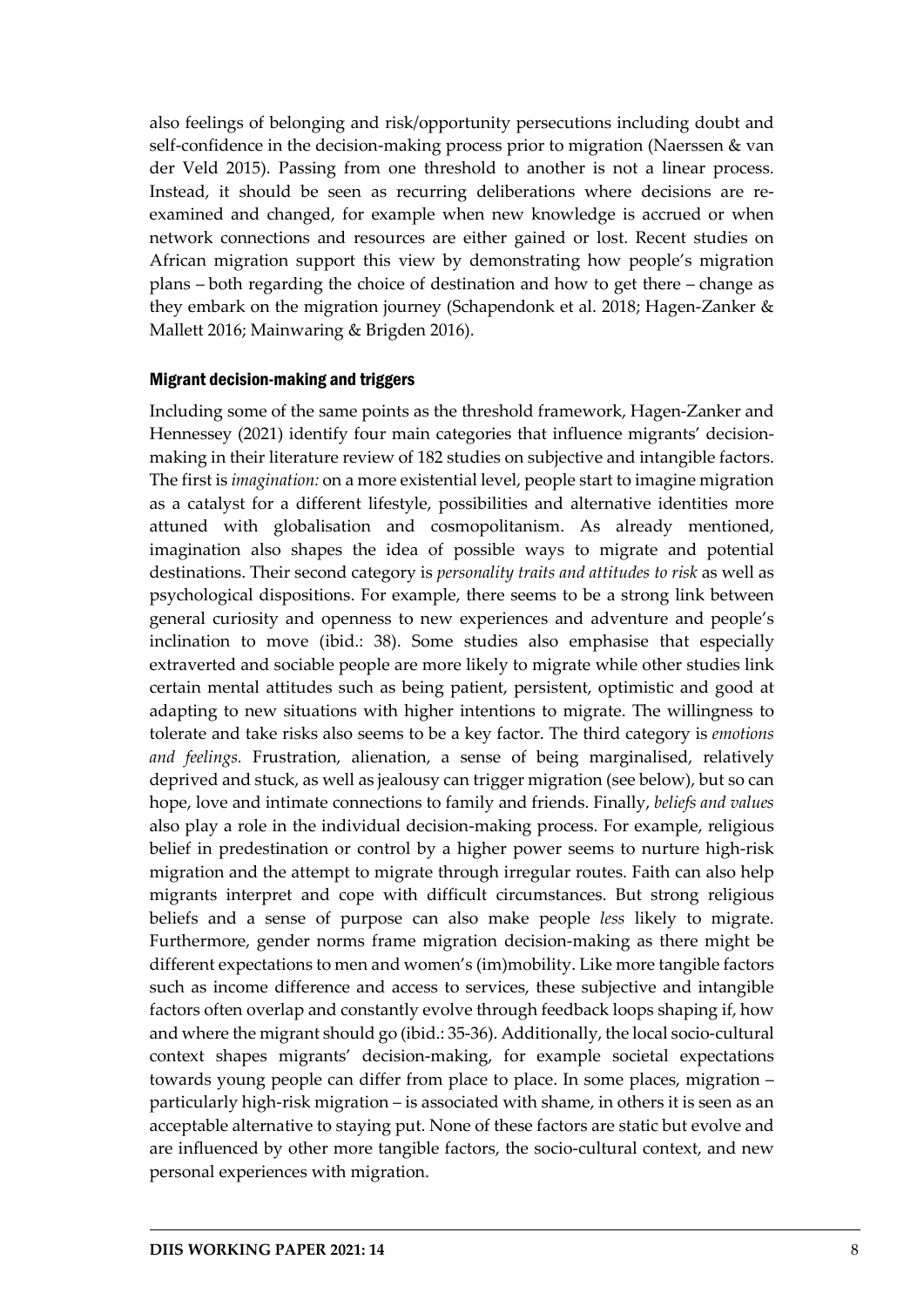#### <span id="page-11-0"></span>The migration (cap)ability model

Another theoretical approach combines both mental and physiological factors with socio-economic factors in an aspiration/ability model, also sometimes referred to as the aspiration (cap)ability framework (Carling & Schewel 2018; Carling 2002; De Haas 2021, 2019). As described, development typically leads to increasing levels of migration because people both become more capable of moving but also aspire more to do so (De Haas 2019). The model refers to a two-step approach that analytically differentiates between people's aspirations to migrate, or their lack thereof, on the one hand, and their actual ability to realise migration projects on the other.[4](#page-11-1) It recognises that many people's desires to migrate stay unfulfilled. Building on his research in Cape Verde where many people wish to migrate but do not have the ability to do so, Carling (2002) describes the prevalence of *involuntary immobility*, a state that has consequences not only for the individual but also for the local community. It can also be a result of wartime migration when people become trapped in places they would prefer to leave (Lubkemann 2008). The model additionally considers that life aspirations and the desire for change do not automatically lead people to migrate. People act in many other ways not related to migration aspirations and concrete migration outcomes, for example when they could move but simply prefer to stay (see figure below). Building on the two-step aspiration-ability approach and as an attempt to nuance the discussion of root causes. Carling and Talleraas (2016) and Carling (2017) have illustrated the different mechanisms that produce migration in a model that can be applied for migrants, including refugees.



Figure 1. Carling and Talleraas' model of the migration decision-making process and the mechanisms that produce migration (2016: 7).

The three-step model first represents the *formation of a desire for change* based on how people evaluate their current conditions and future prospects, weighed up against their life aspirations. Since the desire for change does not necessarily lead to migration aspirations, the model's second step is linked to when the *channelling of a desire for change transforms into migration aspirations*. Through long-term fieldwork in

<span id="page-11-1"></span><sup>4</sup> For a discussion on the theoretical difference between the models see Carling & Schewel (2018) and De Haas (2021).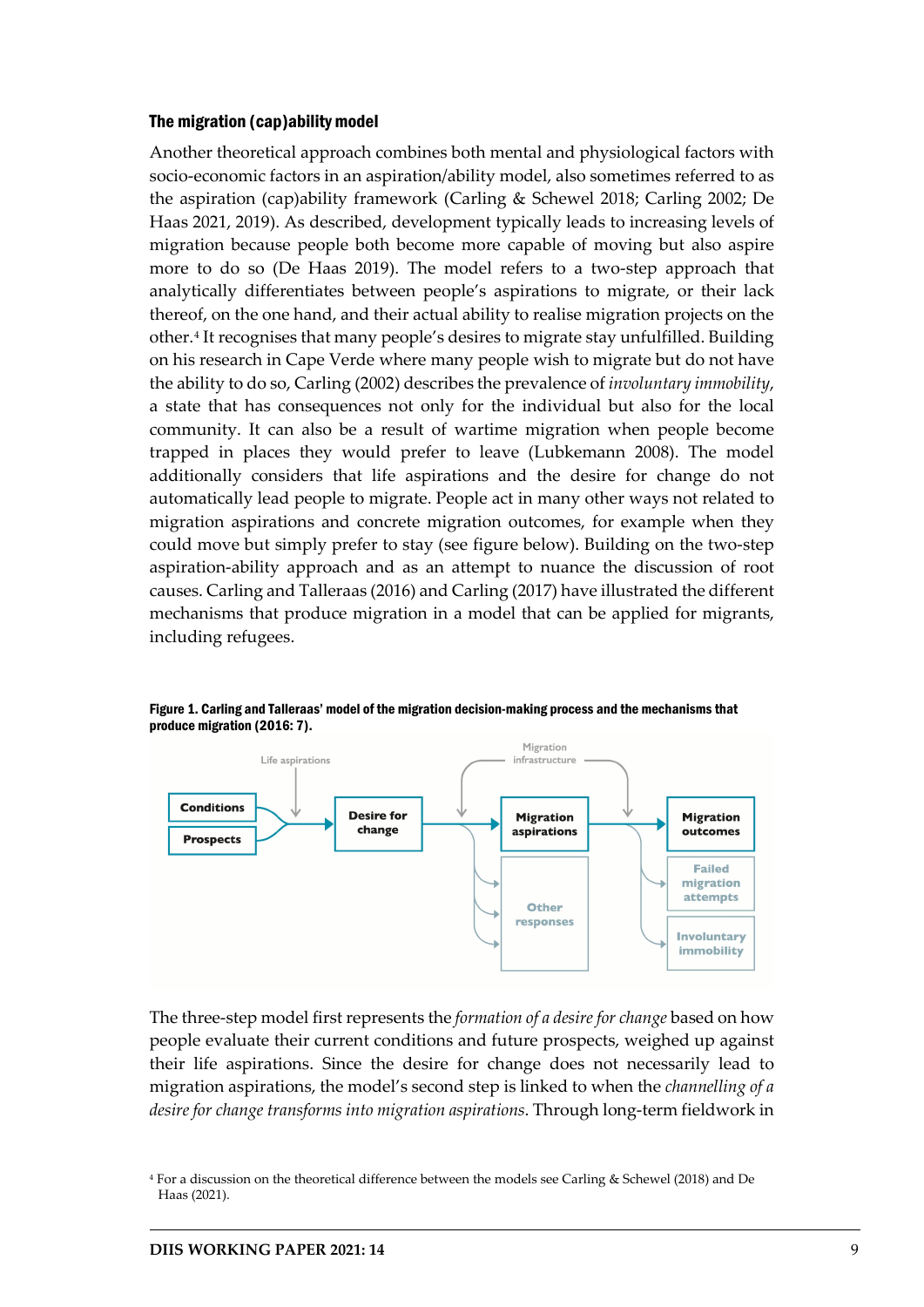Morocco, in an area where the general life conditions had improved. Hein de Haas, for example, has observed how people's general life aspirations increased rapidly and were a catalyst for growing migration aspirations. Improved education, access to media and the regular return of successful migrants and their relative wealth all contributed to increasing materialistic as well as social aspirations. These aspirations, together with growing capabilities to migrate, made people leave despite the general improvement in living conditions (De Haas 2021: 17).

Finally, the third step of the model is the *outcomes of migration aspirations* that can lead to actual migration projects if the person has the capability, opportunity, knowledge and resources to do so. But the model illustrates that aspiration can also lead to failed migration attempts or a state of involuntary immobility where the person, despite the desire to move, is unable to do so. Such outcomes are often invisible yet can have an impact on local development processes. When people aspire to go but cannot, they might be less likely to invest in local livelihoods and seek to acquire relevant skills to improve their situation (Carling 2017).

The model also includes migration infrastructure that facilitates and conditions mobility. This element shapes the way people perceive the possibility of migration and helps to generate migration aspirations, and then in turn affects whether these aspirations are realised. Current EU migration management measures to curb irregular migration and crack down on human smuggling can in this context be seen as a way to further limit the migration infrastructure, but with the effect of producing involuntary immobility for large groups of the African population.

The model underscores that migration is just one of many things that people aspire to in life. In regard to the prospect of improvement that lies behind migration aspiration, Ghassan Hage (2005, 2009) makes a useful distinction between physical and 'existential mobility'. Following Bourdieu, Hage uses the term existential mobility to describe the benefit of having a sense of motion and direction in life (2009: 470). Based on research on the Lebanese diaspora, he concludes that, like everyone else, migrants need to have a feeling that their life is 'going places'. Most people can see opportunities in their familiar context. However, when they feel that they are either moving too slowly or are stuck, they start to contemplate migration:

> We do not engage in existential mobility in order to experience physical mobility. The contrary is true: we engage in the kind of physical mobility that defines us as migrants because we feel another geographical space is a better launching pad for our existential selves. We move physically so we can feel that we are existentially on the move again or at least moving better (Hage 2005: 470).

In other words, it is the discrepancy between what people aspire for in life and how they perceive their likelihood of achieving it that often makes them more likely to explore migration as a way out of this unsatisfactory state of existential immobility. Along similar lines, Bakewell has argued that 'People do not aspire to migrate; they aspire to something, which migration might help them achieve' (cited in Carling & Collins 2018: 917). The ethnographic qualitative literature on West African migration highlights the fact that young people often find themselves stuck because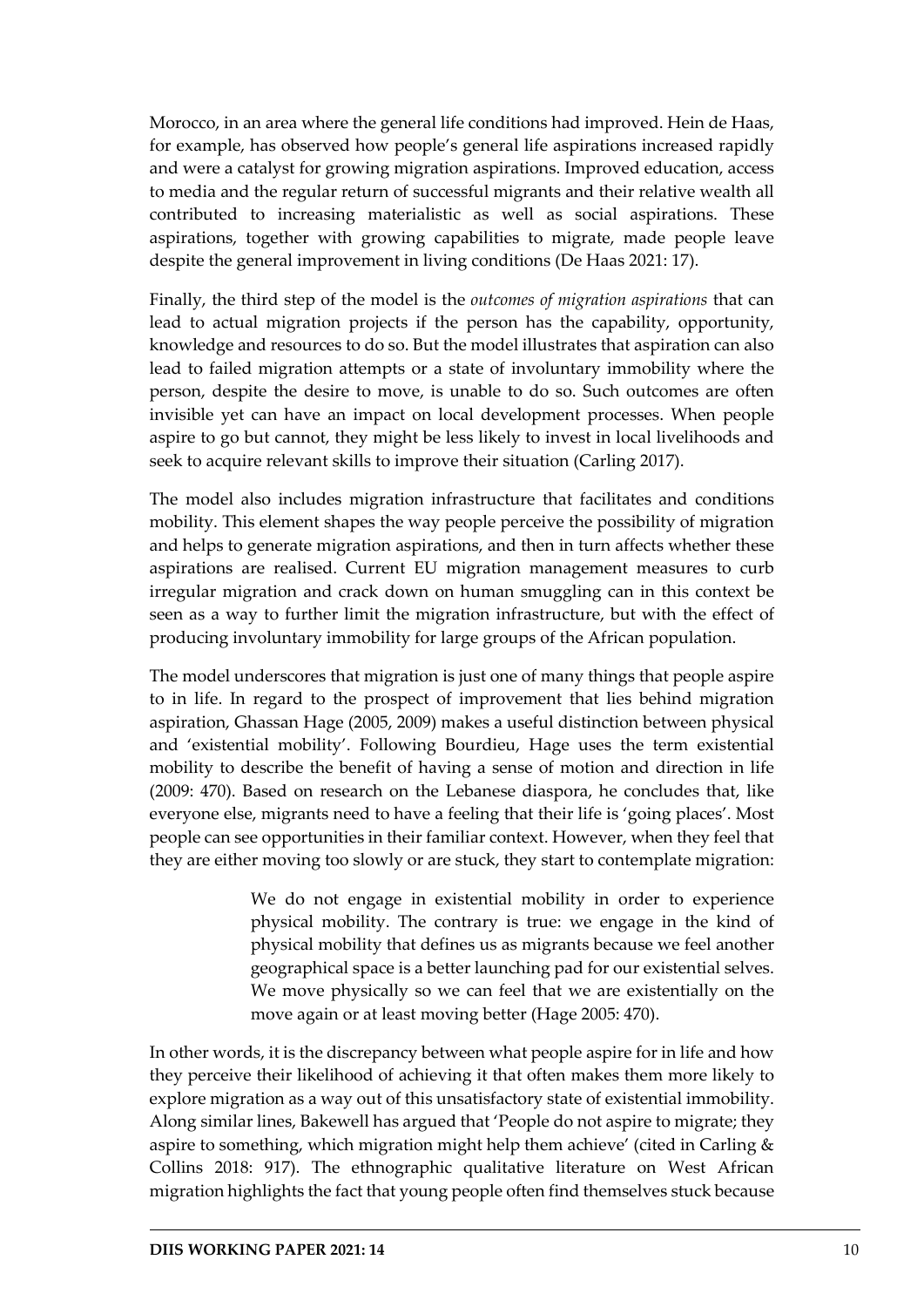they do not have the resources to transition from being a child to being a respectable married adult who is able to provide for their family (see, for example, Vigh 2009; Honwana 2012; Hernandez-Carretero & Carling 2012). This can also be the case for students who, despite their educational accomplishments, largely feel abandoned by their government because they in comparison to earlier generations have not been able to access jobs in the public sector (Cruise O'Brien 1996; Black et al. 2021). To make this transition, some choose to migrate to find a place that can serve as a catalyst for social becoming (Vigh 2009).

From this perspective, migration is a means to an end and it is therefore becomes relevant to study not only the links between a subject and migration possibilities but the more complex relationship between the migrant themselves and the personal transformation that they envision through migration (Carling & Collins 2018). These more qualitative reflections follow in line with more large-scale quantitative studies of migration aspirations and planning. A European Commission report from 2018, for example, concludes that it would be more accurate to see the potential to migrate as a proxy for life dissatisfaction rather than the actual potential migration (European Commission 2018a). The findings suggest that being dissatisfied with life conditions and having a more pessimistic view about the future standards of living and the local economy are, not surprisingly, associated with a higher desire to move to another country (ibid.).

In summary, the aspiration and ability to migrate are decisive factors for whether migration occurs. Aspirations are shaped by both a macro-level emigration environment 'encompassing the social, economic and political context in which particular social constructions of migration exists but also individual characteristics that shape who wants to leave and who wants to stay in a given location' (Carling & Schewel 2018: 946). The capability is also shaped by the macro-level context and the given opportunities and obstacles for migration, and can depend on individual factors such as socio-economic background, class and level of education. When, for example, legal migration channels are curbed, migration aspirations might result in involuntary immobility or attempts to migrate through irregular migration channels by the available migration infrastructure.

# <span id="page-13-0"></span>PART TWO: REALISING THE MIGRATION TRAJECTORY

## <span id="page-13-1"></span>Many wish to migrate, but only few move

One of the key questions raised in both research and policy debates on migration aspirations and (cap)ability to migrate is whether the intention to migrate translates into concrete actions to move or not. Several recent quantitative survey studies come to the same overall conclusion, namely that many African citizens aspire to migrate yet only few of them make concrete plans to do so (van Dalen et al. 2005). These different surveys use different questions to capture people's aspirations or desires to migrate, whether they plan to move within a certain time period, and, finally, if they have made concrete plans to go (Carling & Schewel 2018). The setting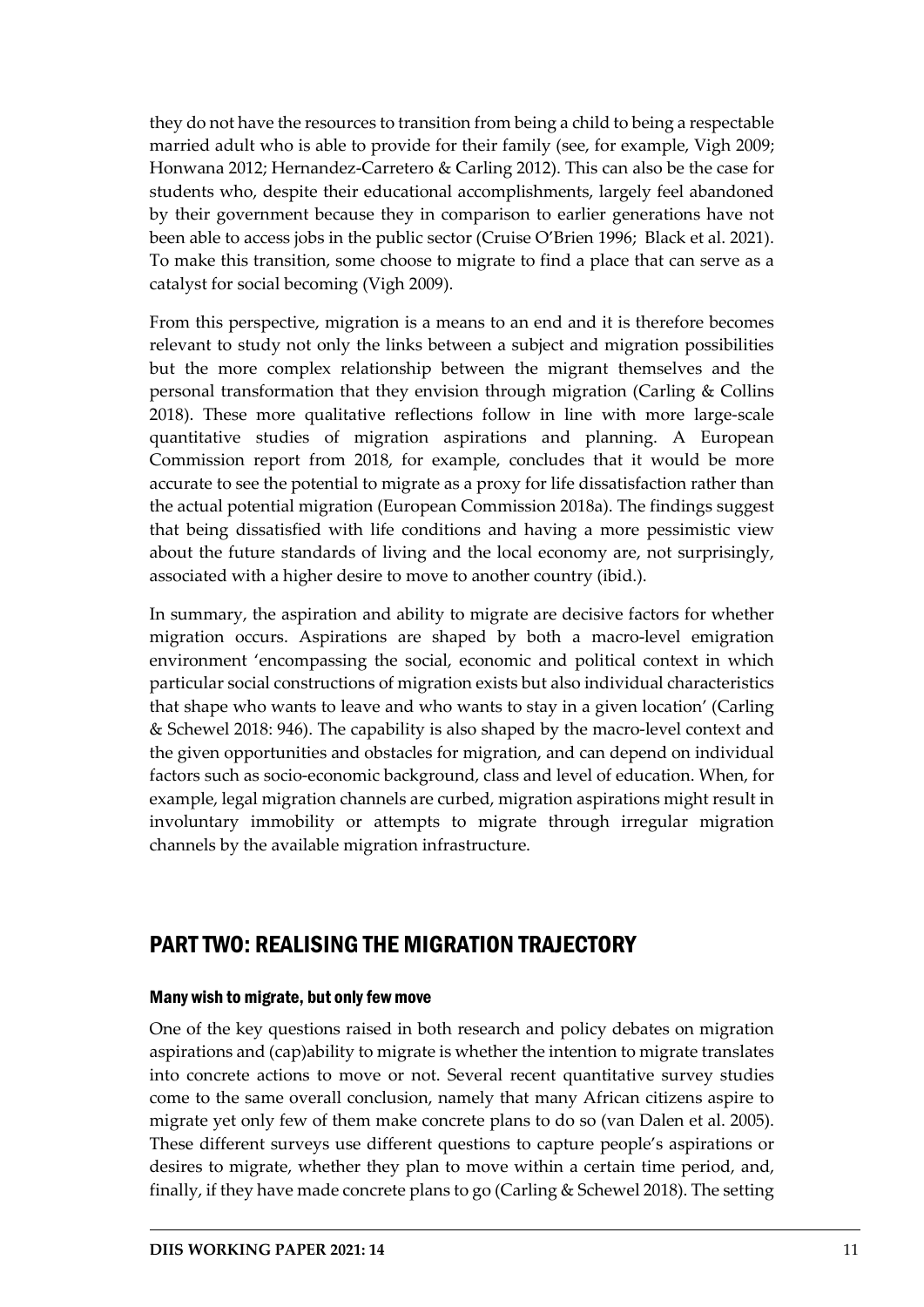and wording of survey questions can have a large impact on the way people answer migration related questions, and in general, the more abstract the questions concerning the wish to migrate, the more likely people are to report a desire to migrate (Tjaden et al. 2019; Carling 2019). Another obstacle for quantitative analysis is the lack of accurate data that can measure not only outflows of migrants but also its directionality, especially to non-European countries, such as internal migration within African subregions or on the African continent (Schöfberger et al. 2020).

Survey data from the Gallup World Poll (GWP)<sup>[5](#page-14-0)</sup> from 2010 to 2015 show that in Africa close to one third of the population (27%) would like to move abroad yet only 1.5% have made actual preparations to do so. Furthermore, GWP data from 2017 show that 43% of the surveyed West Africans would like to migrate given the opportunity, but only 4.4% of the respondents said they were making concrete plans to do so within the next 12 months. Among those, only one in three said they wanted to go to Europe (Schöfberger et al. 2020). In other words, migration aspirations should not be confused with actual migration plans as the pool of so-called 'potential migrants' would be greatly overestimated. Instead, policy makers should focus on the 'actual potential migrants' – in the case of Africa – the 1.5% that have prepared to leave (European Commission 2018a).

Much in line with this, yet trying to break the links between intention, preparation and actual migration further down, Tjaden et al. (2019) come to a similar conclusion by comparing GWP data with official migration flow data. Their study shows that the link between intention and actual migration flow varies considerably across world regions and is in general much weaker for potential migrants in developing countries. As such, it is not surprising that in Africa, the migration intentions are much higher than elsewhere, but the link with actual migration flows is weaker. The authors speculate that this might be due to the lack of resources to move, and restrictive migration polices, among other things (Tjaden et al. 2019: 42).

Data from the Afrobarometer survey (2019a) conducted between 2016 and 2018 with 45,823 respondents in 34 African countries similarly points to high migration aspirations within the continent. Using a scale to measure the degree to which the respondents had considered moving to another country to live, their data indicated that 63% did not consider migrating while more than one third (37%) of the Africans interviewed had considered it, including 18% who indicated that they had considered it 'a lot'. One in ten of the respondents, stating that they were considering migration, said that they currently were preparing to go. When looking at West African countries alone, the numbers were higher, though the majority

<span id="page-14-0"></span><sup>&</sup>lt;sup>5</sup> The GWP is a public opinion survey that includes questions on migration desires and plans. The survey covered 160 countries over the period 2010-2017. It is currently the largest source of data on migration desires and plans and is often used in quantitative studies. There are three survey questions on migration desires and plans: 1) 'Ideally, if you had the opportunity, would you like to move permanently to another country, or would you prefer to continue living in this country?'; 2) 'Are you planning to move permanently to another country in the next 12 months, or not?' (this question was only asked if the person had expressed a desire to migrate); and 3) 'Have you done any preparation for this move?'.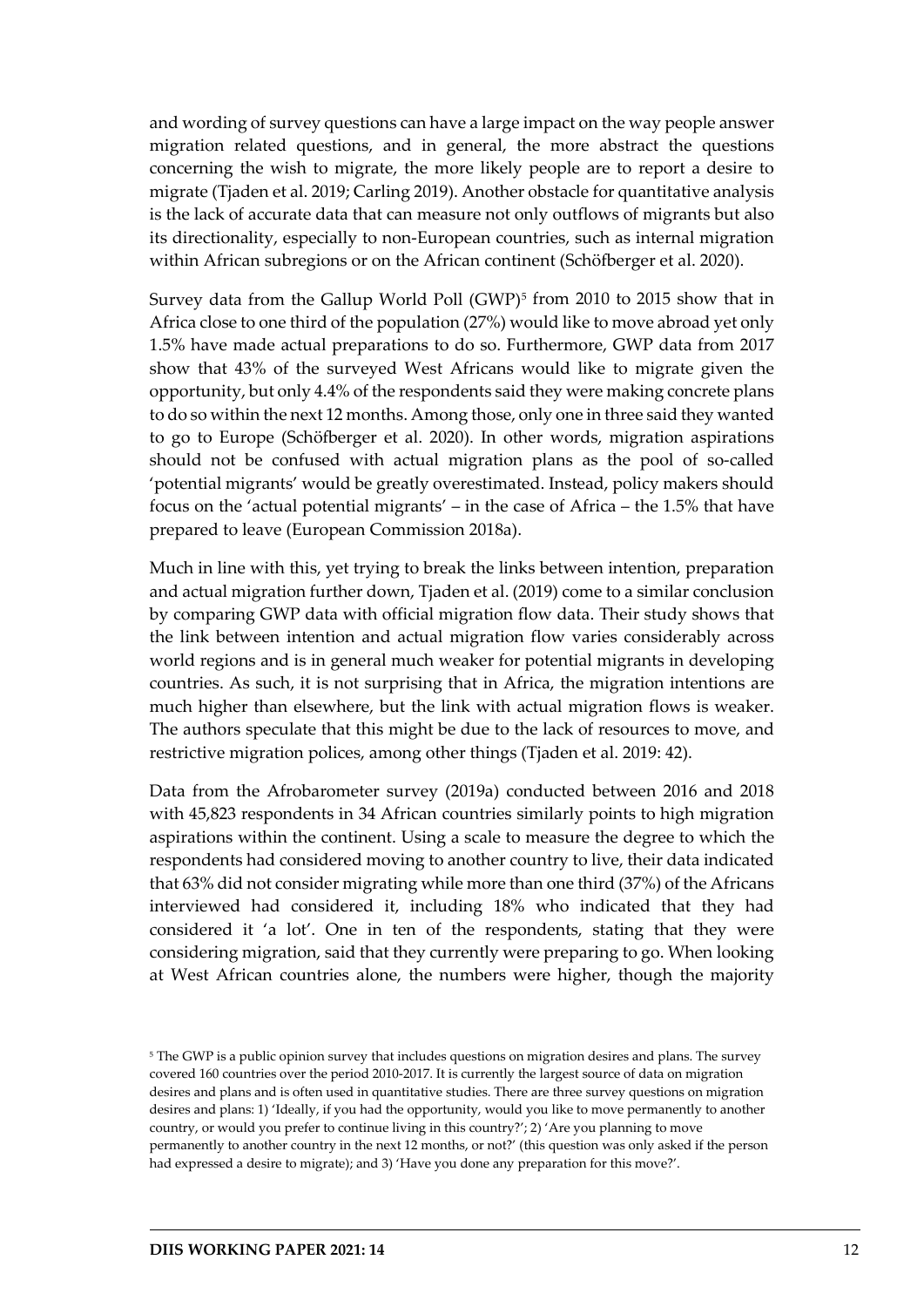(59%) did not consider moving to another country, 41% had considered migrating, and out of them, 21% had considered it 'a lot'. That said, the desire to migrate varies a lot between countries. For example, 57% of respondents in Cabo Verde had considered migration, while most respondents in Mali (80%) said they did not consider migration to another country.

Among the respondents interviewed, one third would be most likely to move to another country within their region (29%) if they had to move, or elsewhere in Africa (7%), to Europe (27%), North America (13%), or some other country/region (13%). Yet, again there are large differences between countries. Looking only at the West African countries included in the study, 19% altogether stated that they would be most likely to move to another country in the region or elsewhere in Africa (6%), whereas 72% would choose to go outside the continent – to Europe (31%), North America (30%), or some other country/region (11%). GWP data from 2017 show a slightly different picture regarding destinations. In this data set, North America was the most preferred region of destination for West Africans who aspired to migrate (16%), while 10% selected Europe and 4% would like to move to another African country (Schöfberger et al. 2020).

On a smaller scale, Carling et al.'s (2013) survey on migration aspirations in Senegal, a country with a long tradition of regional and international migration, shows similar high migration aspirations. Across four different sites: a religious town and its rural hinterlands, an agricultural area in the Peanut Basin, a middle-class suburb of Dakar, and a remote rural area on the border to Mauritania, the majority (between 64% and 82%) of the young adults aged 18-39 wished to migrate within the next five years if they had the opportunity. Europe was their preferred destination, and the preference for where to go in Europe varied greatly between the areas. Yet, when exploring how many had taken actual steps towards migration, such as seeking information about employment opportunities abroad or applying for a visa or admission to a university, the study showed, like the other studies, a large gap between aspirations and preparations, as the large majority who aspired to migrate had not taken any steps towards preparing for it, nor did they have a passport.

While migration out of Senegal has mostly consisted of male migrants, the survey interestingly showed that women aspire to migrate almost at the same level as men, but when exploring who had taken actual steps towards migration, men were three times more likely to have done so than women, except in the less conservative suburb of Dakar. Finally, the study shows that migrants are not driven by a glorified and overtly positive image of Europe. Instead, they hold a more balanced view where economic opportunities in Europe are recognised, but so are other aspects of life in Senegal. This point is confirmed in other studies, for example by Beber and Scacco (2020), who emphasise that the people interviewed in Benin City in Nigeria knew that 'Europe would be tough' and overall underestimated the European monthly per capita income, while those considering migrating irregularly to Europe would have a more positive perception in general.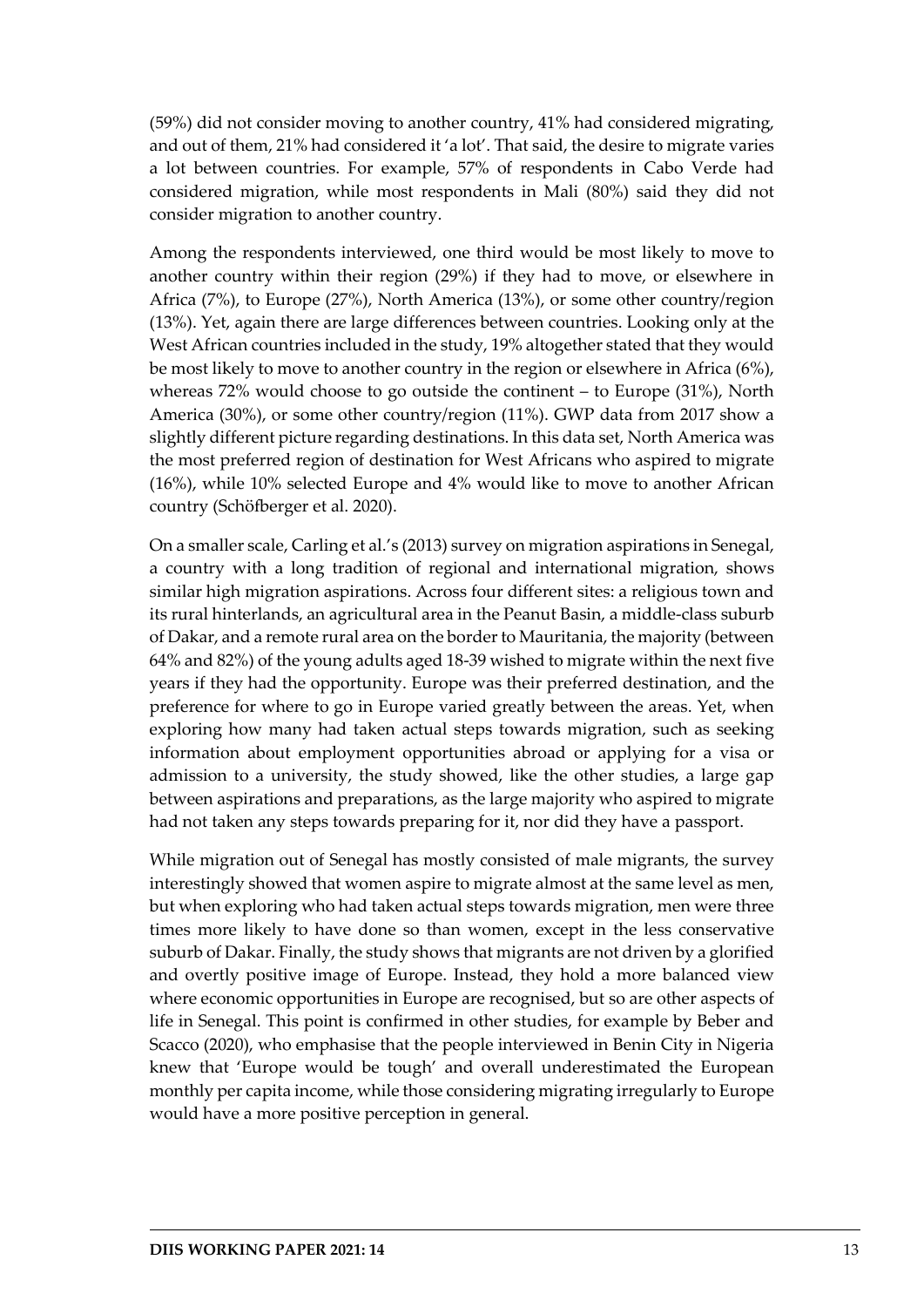#### <span id="page-16-0"></span>Characteristics of would-be migrants and those on the move

Data from GWP and the Afrobarometer indicate that especially young adults and educated African citizens contemplate migration. Half of the people in those groups said they had contemplated it at least 'a little bit' (Afrobarometer 2019a; European Commission 2018b). When looking at who aspires to migrate within or out of Africa, GWP data shows that people are on average in their twenties. Those who take concrete steps towards migration tend to be better educated and are in an economically better position compared to those who do not consider migrating or those who only aspire to move. More than half of those who prepared to leave had completed secondary or tertiary education and more than half had a job (European Commission 2018b). The Afrobarometer data indicate that people's experience of poverty does not seem to have a large impact on the interest in migrating, yet it does affect their reasons for wanting to migrate as they are more likely to see migration as a way out of hardship. On the other hand, the wealthier migrants in the survey mentioned education, adventure and business opportunities as reasons for migrating. It is especially men (40%, compared to 33% women) and urban residents (44%, compared to 32% from rural populations) who aspire to move. Furthermore, studies building on WGP data show that the likelihood of moving increases with personal income for those individuals coming from low-income countries and the poorest regions including sub-Saharan Africa (Dustmann & Okatenko 2014; European Commission 2018b). Such findings fit well with the above-mentioned aspiration and (cap)ability framework that emphasises that though poor people also migrate, they tend to do so less often and over shorter distances, while wealthier and more skilled migrants have the resources needed to move over larger distances. This is partly related to the high levels of educational and occupational specialisation and to the overall organisational complexity of modern societies, which require people to move within and across borders to fulfil the desire to match qualifications and personal preferences with labour markets and social opportunities (Flahaux & De Haas 2016).

In a large-scale UNDP survey focusing on African migrants traveling through irregular channels to Europe, data show that out of 1,970 respondents from six West African countries (Côte d'Ivoire, The Gambia, Guinea, Mali, Nigeria and Senegal), most of the migrants came from areas with relatively low levels of deprivation compared to other parts of the countries, which was shown using Multidimensional Poverty Index (MPI) scores (UNDP 2019: 28). The great majority of respondents were young, male and single. Their mobility seemed linked to rapid urbanisation processes as they largely came from urban areas such as towns and cities (85%). This is twice as many as the general African population where 45% live in urban areas. The study also shows that 43% had a family member who migrated and lived in Africa or Europe and that these family members contributed substantially through remittances to household spending and, although to a lesser extent, to financing the journey to Europe (UNDP 2019: 30). The migrants came from households with an average of ten members, leading the study to suggest that population pressure and strained household economies in a development context may be a significant feature influencing migration decision-making.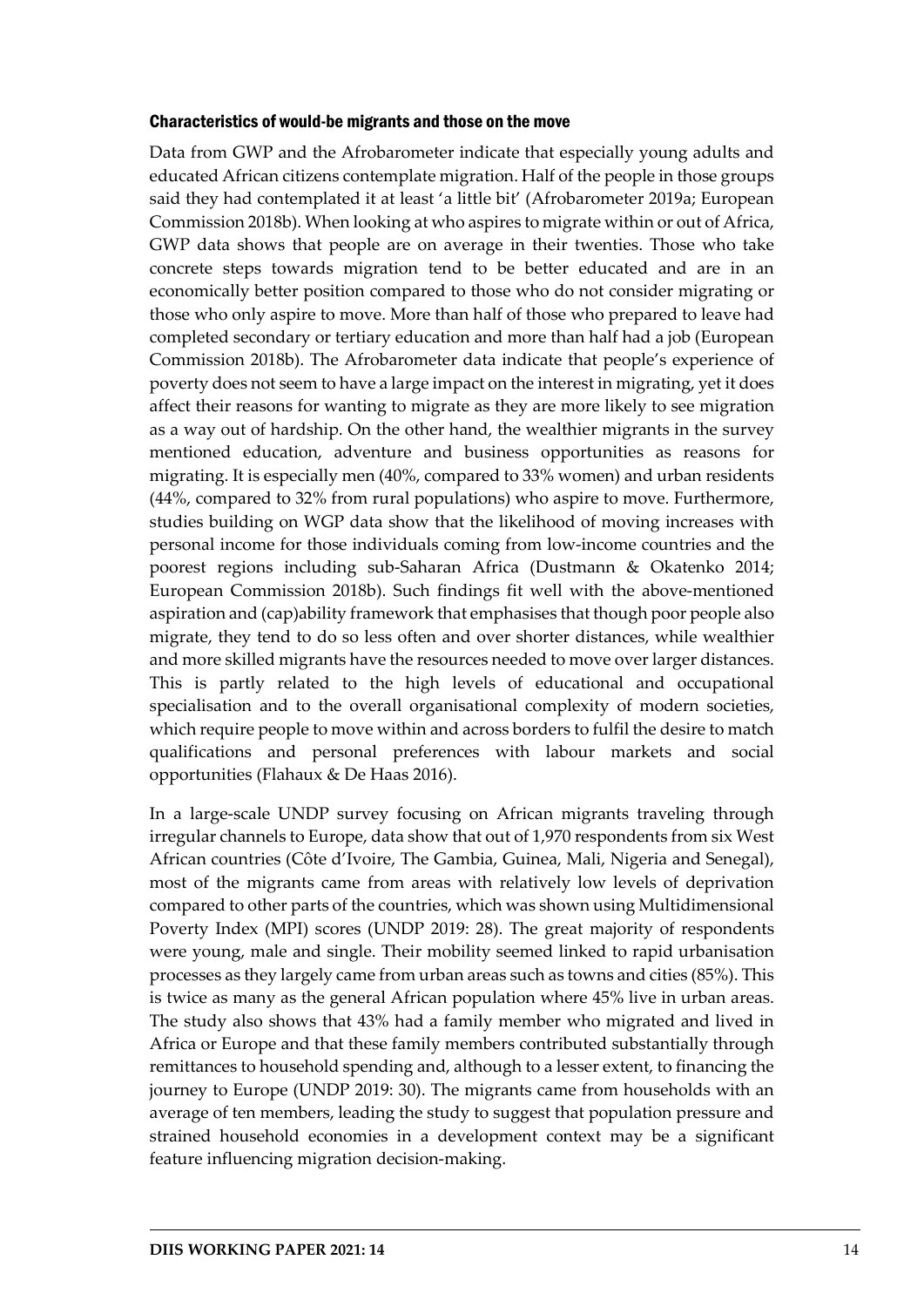A recent survey by the Mixed Migration Centre (MMC) carried out in 2021 among 2,083 mostly West African but also Central African migrants traveling in West and North Africa through Burkina Faso, Mali, Niger, Libya, Tunisia, and Sudan also highlights the large influence that close social connections can have on migration decision-making. A significant majority (65%) of the respondents said that they had been influenced by others or their social context (such as social media or mainstream media, films and books), while 34% stated that their decision to migrate had not been influenced. As with other research stressing the important role of migration networks, the MMC study shows that close social connections are especially important in the decision-making process. Parents, spouses, friends and family in their country of departure were mentioned as especially influential but so were friends and family in another country (54%) (MMC 2021b). In West Africa, returnees were also mentioned (17%) as an influence. Yet, smugglers, in spite of the growing policy attention and popular outrage, were only mentioned by 15% of the respondents as having an influence on the decision to go (see also MMC 2019b). That does not mean that smugglers or migration brokers are not important in facilitating West African migration, however. Smugglers offer those with migration aspirations a way to access mobility. For example, another MMC study shows that 73% of surveyed migrants moving from West Africa to North Africa used a smuggler (though the term is disputed and not locally used), since, currently, irregular migration is the only means of aligning the aspiration to migrate and the capability to do so (MMC 2019a).

#### <span id="page-17-0"></span>Seeking better economic opportunities

For the vast majority, economic motivations play a central role in West African migrants' decision to move. Yet, as already emphasised, this motivation cannot stand alone in explaining migration trends, and it is helpful to embed analysis of such decision-making in the local social, economic and political context. The literature often mentions a prevalence of remittances in local communities as being one of the drivers of migration. Remittances in West Africa exceed international development assistance and are a crucial lifeline for many families that use the money not only to pay for basic everyday needs but also education, healthcare and housing. However, while economic reasons do play a crucial role in migration decision-making, they are often not the sole reason for migrating. When looking at people who aspire to migrate to another country, the most cited reasons are to look for work (44%) and to escape poverty and economic hardships (29%) (Afrobarometer 2019b). Though the African continent has experienced considerable macroeconomic growth, it has not led to sustainable economic opportunities nor boosted employment rates (ibid.). The Afrobarometer data shows that Africans consistently rank unemployment at the top of their 'most important problems' and give African governments some of their poorest performance ratings when it comes to job creation (Afrobarometer 2019b: 8).

When looking at people who have actualised their migration aspirations, the UNDP survey of West African migrants shows that 81% of the respondents selected 'work/send money home' as either the most important reason (60%) or as an additional reason for migrating to Europe (21%), and only 1% selected it as the only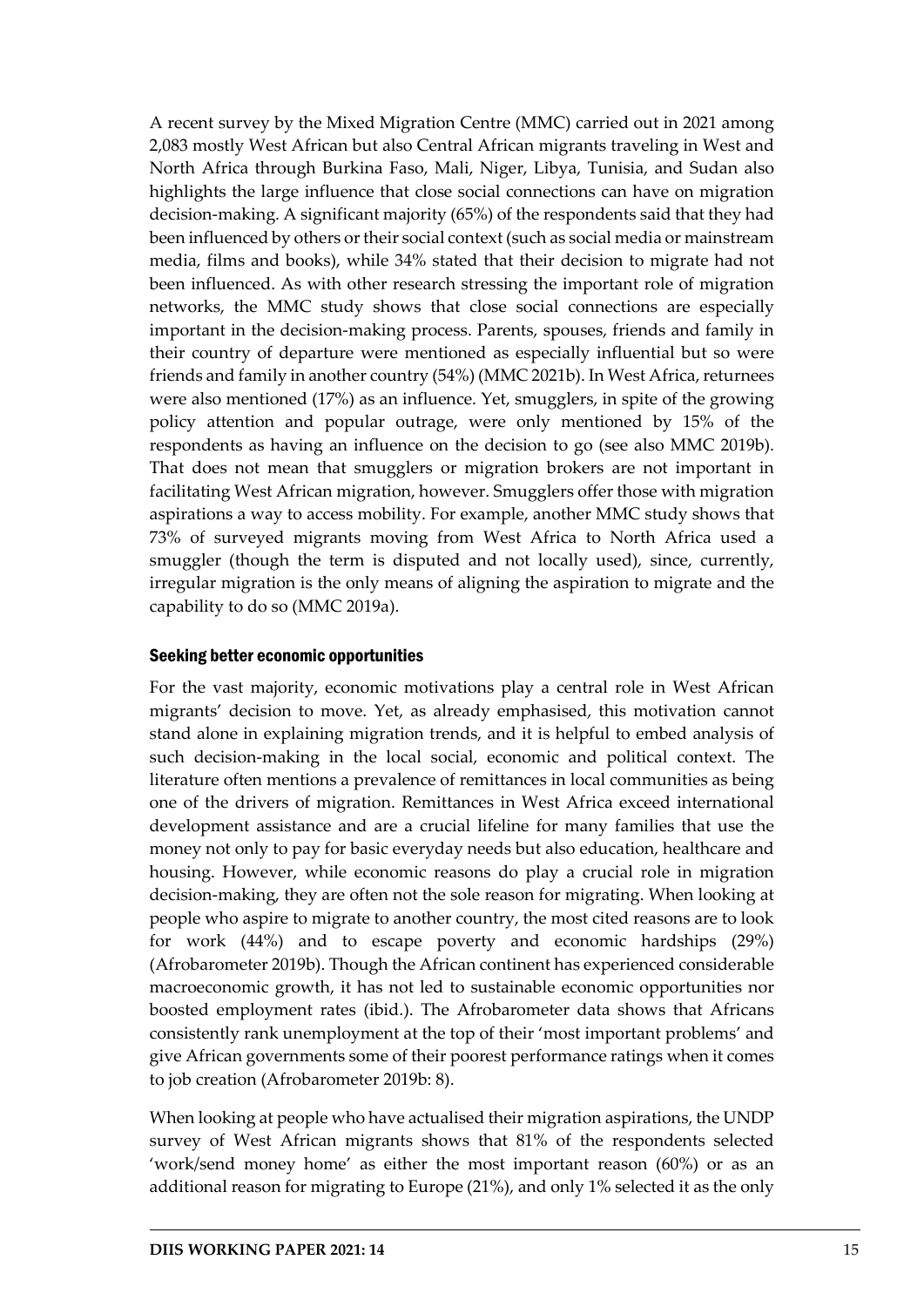reason for traveling (UNDP 2019: 41). It is important to note that out of the migrants interviewed, 49% were earning money before departure and in most cases (63%), more than the average wage level in their country. Still, 50% felt that they did not earn enough, and only 12% earned enough to save money. In other words, many of the migrants might, in economic terms, be perceived as relatively successful in their local national context, but they still do not feel that staying could fulfil their life aspirations. Furthermore, two thirds stated that earning an income or the prospect of earning an income at home was not a factor that would change their decision to migrate (UNDP 2019: 36). Despite having better education and, for some, relatively well-paid jobs, they were still excluded from regular migration channels and therefore set out on irregular migrations journeys to fulfil their migration aspirations. Since the migrants in the survey were relatively better off than their peers, the data imply that irregular migration is also an indication of the overall development process in Africa. Yet from a migrant's perspective, this development does not go 'fast enough, and with gains that are uneven and limiting' (ibid.).

MMC data similarly shows the importance of economic factors for West and Central Africans on the move. The vast majority (83%) cited economic factors as a reason for leaving and when asked to elaborate, 60% mentioned that they did not earn enough in the job they had, indicating that they were economically active yet not satisfied with their job, whereas 34% selected 'difficult doing business'. Unemployment was more often cited as a reason to migrate by the women in the survey (33%) (MMC 2021a: 11). A separate MMC study focusing on young West African transit migrants, between 15 and 29 years old, largely confirms this picture, as 79% cited economic reasons in response to why they left their country (MMC 2021b).

## <span id="page-18-0"></span>Individual and family reasons for migrating

Migration aspirations in West Africa are embedded in the larger social context, and family and close social connections play a crucial role in influencing the decisionmaking process and facilitating and financing migration. When exploring the reasons why West African migrants move, it is therefore not surprising that individual and family reasons play an important role. In the MMC 2021 study, personal and family reasons is the second most quoted reason for migrating. Yet there are significant gender differences as 37% of the women and only 19% of the men mentioned family as a reason. Using a different vocabulary, the UNDP (2019) survey points to the critical role of family and relatives and 'personal issues/freedoms'. Here, 40% cited 'family/friends' as the most important or as an additional reason contributing to the decision to migrate to Europe. Again, there are important gender differences as 27% of the women and 15% of the men stated 'family/friends' as the most important reason for going to Europe. Relatively fewer (7%) of both male and female respondents expressed that 'personal issues/freedom' was the most important issue (2019: 41-42).

The two studies point to various explanations for the gender difference, including that women have more family responsibilities, and that women more often state that they migrate to join or reunite with family members or friends. There are also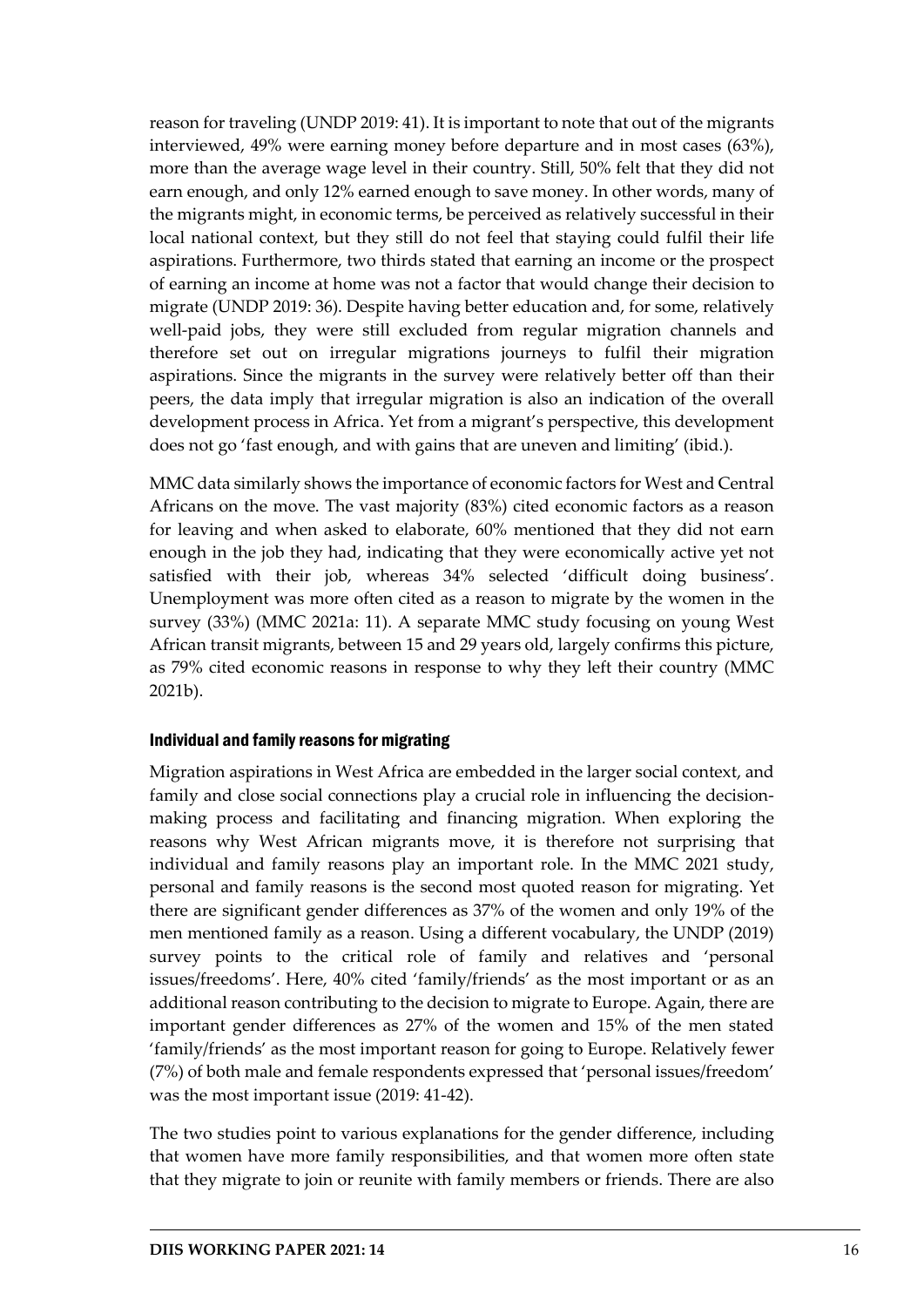additional reasons why women may want to escape their current situation, including moving away from abusive family relations, traditional gender norms, forced marriage, female genital mutilation and other forms of sexual abuse and violence. Furthermore, ethnographic studies have shown how young men choose to migrate because they are unable to fulfil family and societal expectations. Migration thus becomes a way for them to renegotiate social obligations by distancing themselves from family expectations, fixed gender and generational roles and every day economic demands (Hernández-Carretero 2015; Melly 2011). In sum, the surveys and qualitative studies point to a strong link between individual and family reasons and economic drivers of migration.

#### <span id="page-19-0"></span>Insecurity, violence and poor governance

The MMC 2021 study shows that 13% of West African migrants stated 'violence, insecurity and conflict' as a reason for migrating, whereas 8% responded 'rights and freedoms' and 7% 'access to services/corruption' as reasons for migrating. Breaking the numbers down and comparing two countries with high levels of insecurity, Mali and Burkina Faso, migrants from Mali more often selected violence and insecurity as reasons for migrating (33%) than Burkinabe migrants (13%). This discrepancy suggests that conflict affected populations in Burkina Faso might not have the needed resources to move despite their aspirations to do so (MMC 2021a). Qualitative research supports these findings by pointing towards the fact that historical and ongoing processes of decline and violence fuel collective desires for migration (Vigh 2009; Piot 2010).

The impact of poor governance and little or no access to social service and the accompanying sense of alienation also seem to shape migration. The UNDP survey highlights that 26% of the respondents selected the 'governance/security context' as an additional reason for migrating to Europe. Of these, 62% said they had been unfairly treated by the government, and 77% felt they had no influence on their government. Furthermore, the survey shows low levels of confidence in national government, the police and army, and dissatisfaction and disappointment with service provision regarding the government's ability to secure jobs and access to health and education. It is worth noticing that education also played an important role in the survey, as 24% stated education as 'other reason for coming to Europe' while 8% cited education as the most important reason (UNDP 2019: 41). Other studies have shown that reliable public healthcare and education are signs of political and economic stability that connects to the populations' overall wellbeing, which further reduces migration aspirations (Aslany et al. 2020: 40). Along these lines the UNDP survey points to how, in an African context – because of the generational gap between those sitting in power and those governed – large portions of the young population feel dissatisfied and excluded from influence on politics. This situation not only shapes their sense of lack of opportunities and future prospects in their country of origin but also their ambition to pursue their dreams and aspirations elsewhere (UNDP 2019).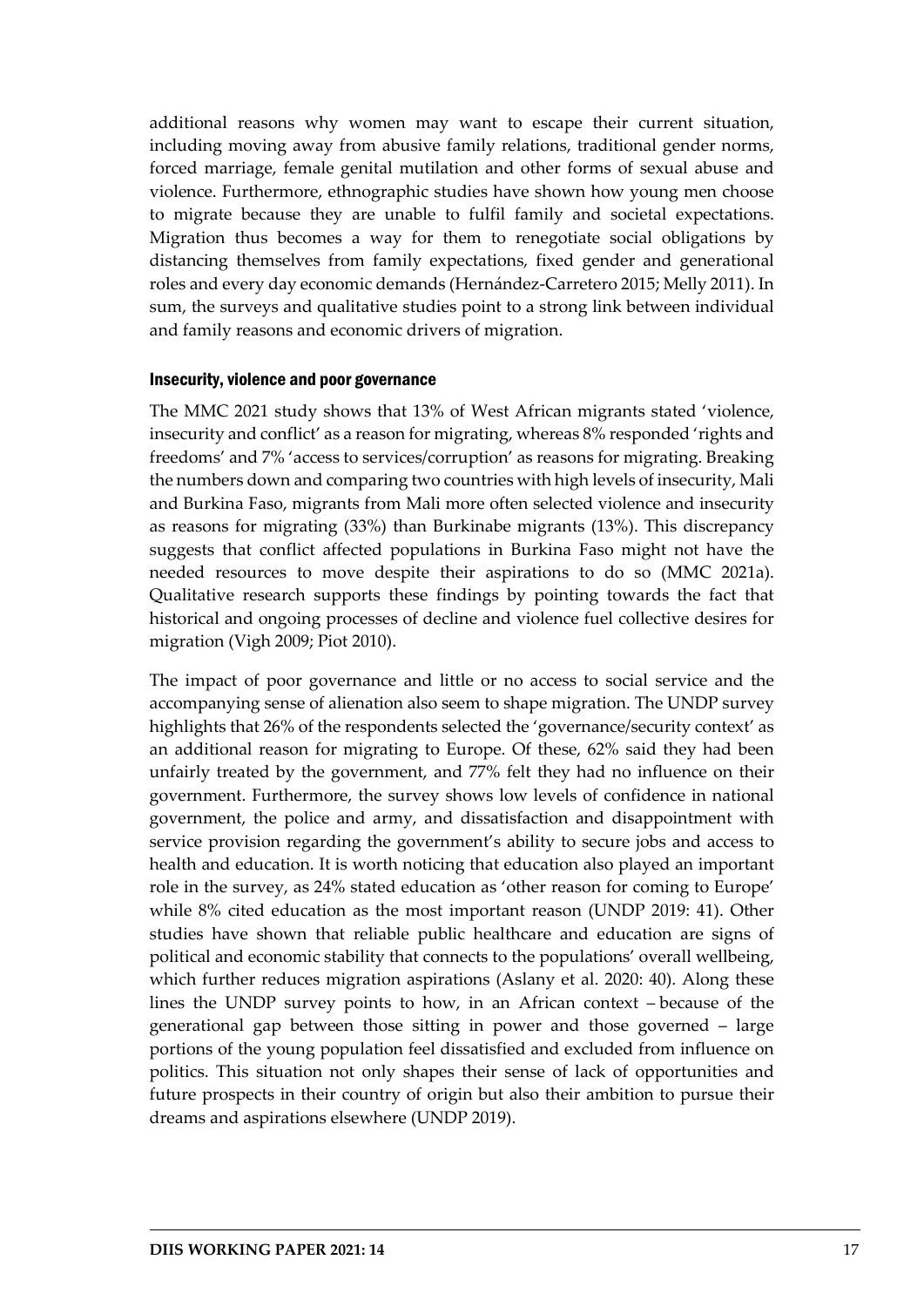#### <span id="page-20-0"></span>Environmental reasons and the lack of food security

Environmental factors may not play a central role in migrants' decisions to move, but they are nevertheless an important consideration. MMC data show that only 2% of West African and 6% of Central African respondents selected natural disaster or environmental factors as one of the reasons for why they left their country, and none cited it as the sole cause. Yet, when asked separate questions about whether environmental issues were a factor in their decision to leave, a much larger percentage indicated that it did play a role (West Africa, 47% and Central Africa, 53%). Though this might appear as a contradiction, it corresponds with other studies that highlight that, unless they are sudden environmental disasters that force people to move, environmental factors are usually further back in people's mind when stating reasons for their mobility (MMC 2021a: 12). Instead, environmental factors combine with, and sometimes intensify, other factors, and often serve as a stress multiplier that exacerbates other already existing local challenges.

Unfavourable environmental conditions are one of the multiple interlinked causes of food insecurity which in turn affects migration. Migration is widely known for having a positive impact on food security and migrant's remittances play a crucial role for many families in times of crisis. Using GWP data from 2014 Sadiddin et al. (2019) have explored how food insecurity affects migrant aspirations and actual preparations to leave in sub-Saharan Africa. Their study indicates that food insecurity is an important determinant of both the desire and decision to migrate internationally. Experiencing food insecurity raises the probability of desiring to migrate to another country and the probability of the desire increases in conjunction with the severity of food insecurity. Yet deciding to migrate to another country at the same time decreases as food insecurity worsens, a finding that corresponds with the above-mentioned literature that highlight that poor people – although they have migration aspirations – face tremendous constraints in realising them. The authors therefore recommend that reducing barriers to migration would benefit poor populations facing food insecurity. In Ghana, studies have shown that migration, especial seasonal migration, is a way for fishermen and many rural households to cope with climate related adverse weather conditions such as droughts and floods that threaten their agricultural production (Warner & Afifi 2014; Rademacher-Schulz et al. 2014; Lucht 2012). In sum, having the capability to migrate is important for poorer segments of the population when adapting to climate change.

# <span id="page-20-1"></span>PART THREE: ARE MIGRATION PATTERNS SENSITIVE TO FOREIGN AID?

It is sometimes argued that foreign aid may help to reduce migration because it provides new opportunities to people who would otherwise consider migration as an option for getting access to resources and choices that they do not currently have. It is stated in the recent Danish strategy for development cooperation: 'Fighting poverty and creating new opportunities for people in regions of origin and in fragile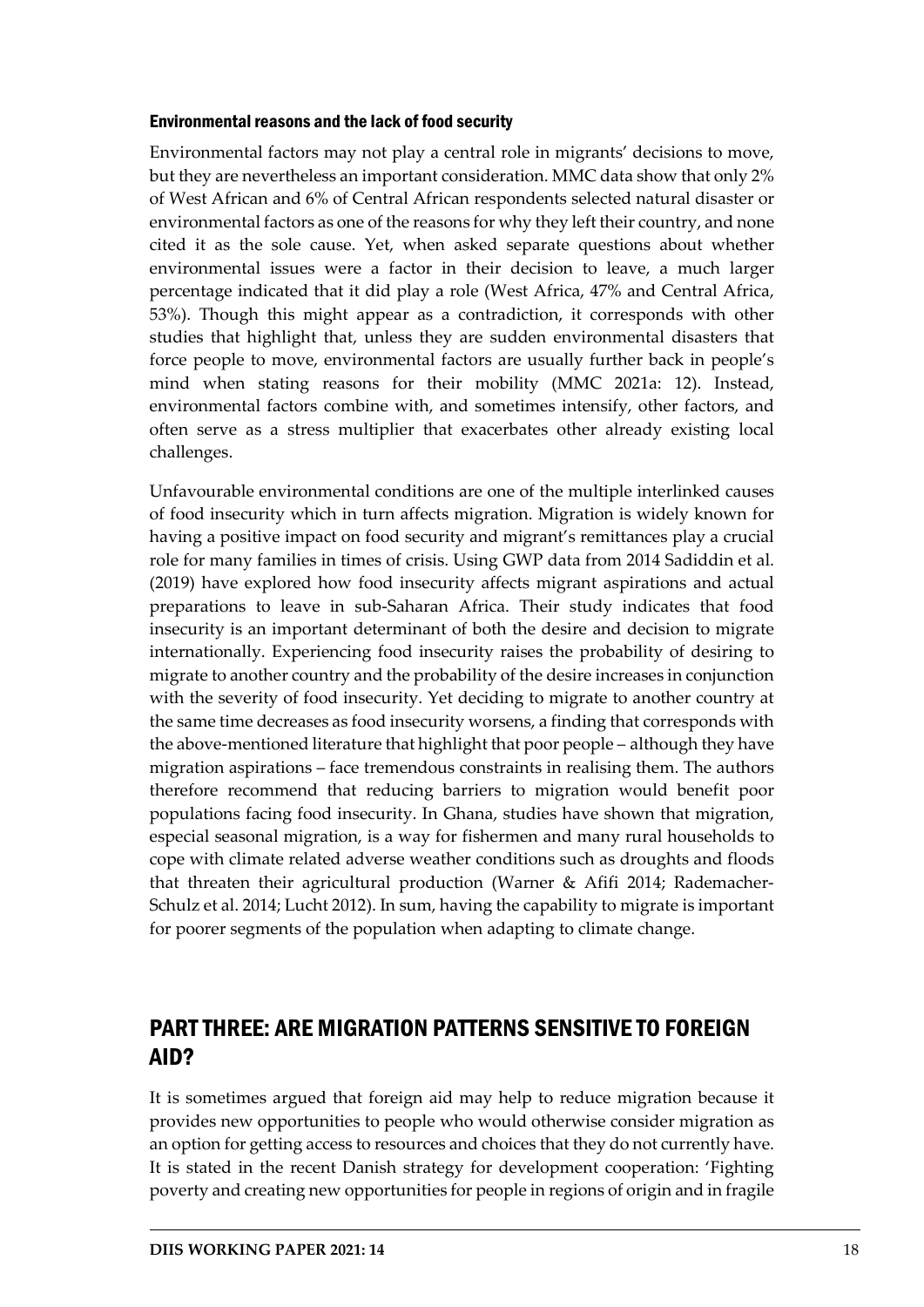countries helps to prevent irregular migration towards Europe' (Danida 2021a: 19). Similarly, the New European Consensus on Development argues: 'Through development policy, the EU and its Member States will address the root causes of irregular migration and will, inter alia, contribute to the sustainable integration of migrants in host countries and host communities and help ensure the successful socioeconomic integration of returning migrants in their countries of origin or transit' (EU 2017: 18). The assumption underlying these statements is that reducing the socio-economic gap between low- and high-income countries will lead to less migration. While this is a rational and reasonable expectation, it is, as documented above, only the case when countries reach higher middle-income status. Foreign aid may, in fact, enable people living in poverty to migrate, as many scholars have indicated (see for instance Clemens & Postel 2018b). It is furthermore argued that bilateral aid strengthens the connections between development practitioners and certain people in recipient countries, developing knowledge that the latter can make use of to migrate (Berthélemy et al. 2009).

This part looks at three different ways of assessing the relationship between development cooperation and migration. First, we examine the literature seeking to relate foreign aid and migrants in cross-country analyses. The second section looks at the potential of foreign aid in relation to the drivers of migration and seeks to answer the question of whether optimally organised foreign aid is likely to influence migration. In the third section, we review recent studies seeking to link specific development projects to the aspirations and abilities of potential migrants. Two general conclusions in this part are that there are few indications that aid may inhibit migration and that research on specific aid-supported development activities seeking to stem migration is very limited. Thus, there is need for more studies before a more rigorous conclusion as to the relationship between certain forms of development cooperation and migration can be established.

## <span id="page-21-0"></span>Cross-country studies

A limited number of studies have tried to clarify the relationship between foreign aid and migration both in general and when disaggregating both parameters. They do so by adopting cross-country statistical measures, which should raise some concern given the probability of the two parameters interacting. It is not evident that there is a causal relationship from aid to migration, or the other way around, and this weakens the approach. Moreover, many macro and micro parameters may influence migration, making it difficult to isolate the impact of foreign aid, and 'overcontrolling' these parameters seems to be another problem (Clements & Postel 2018b: 13). Therefore, the conclusions of this literature should be assessed with caution.

Some studies indicate an increase of immigrants in OECD countries because of increasing total and/or bilateral aid (Berthélemy et al. 2009; Menard and Gary 2017; Restelli 2021) whereas another study (Lanati & Thiele 2018) finds that an increase of total aid is associated with a reduction of flows of regular migrants to donor countries even from poor countries. A study focusing on refugees (Dreher et al. 2019) finds that aid does not inhibit refugee flows in the short run, only in the long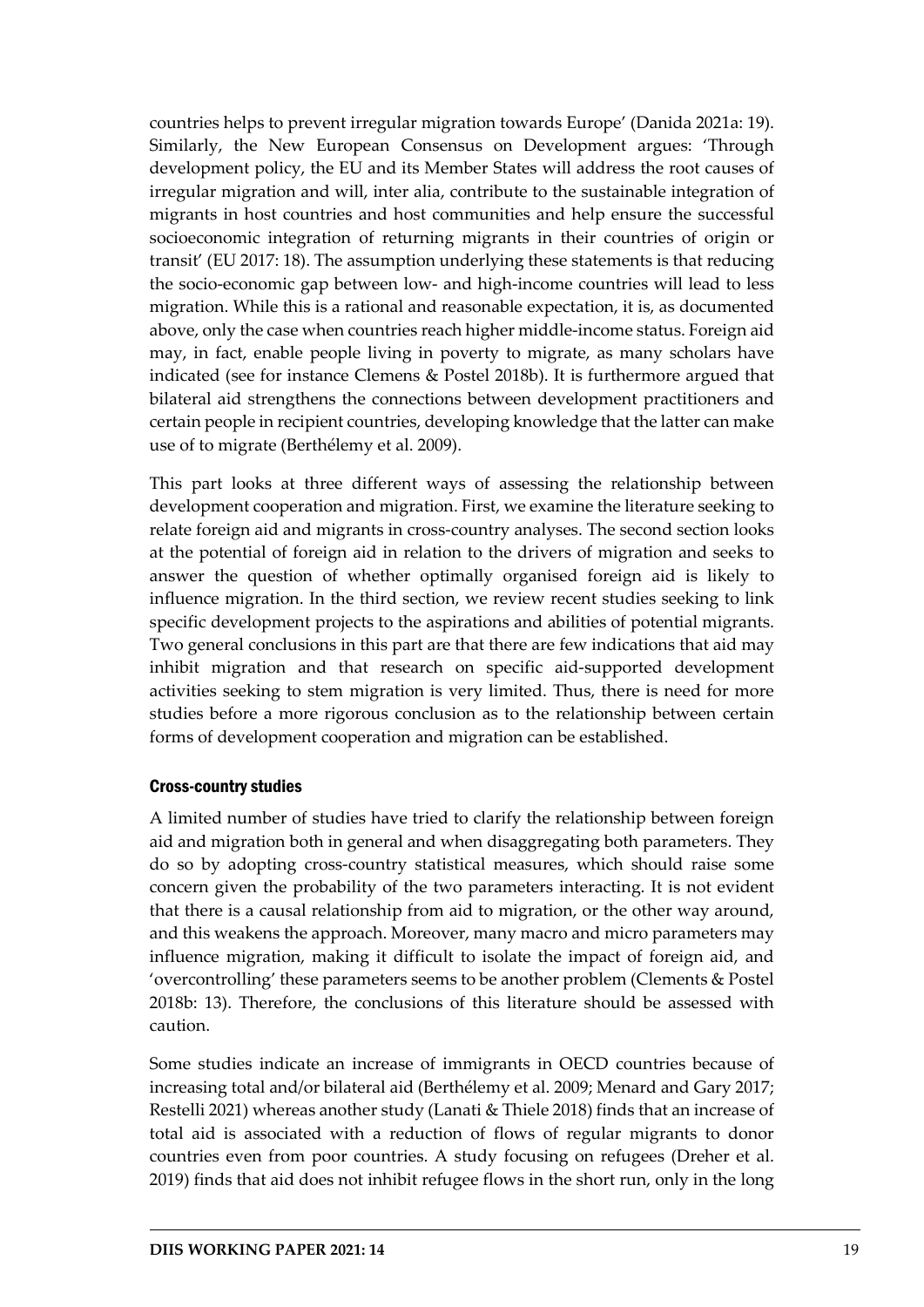run, whereas another study of bilateral aid (Murat 2020) seems to identify a slight reduction of the number of asylum-seekers because of increased bilateral aid.

Some of these studies use the stock of migrants as the dependent variable while others focus on flows of regular migrants or asylum-seekers, and two concentrate on irregular migrants arriving in Greece, Italy and Spain (Clist & Restelli 2020; Restelli 2021). The last category of migrants is typically the one that European politicians are mostly concerned about, and the conclusion here is that total aid does not influence the number of irregular migrants, whereas bilateral aid has a small attraction effect. It is also concluded that budget constraints have no influence on the flow of irregular migrants to Europe, as 'the lower the income at origin the greater the irregular flow to Europe' (Restelli 2021: 31). However, this conclusion is at odds with the majority of studies, and it is well documented that irregular migration often requires significant resources. Other studies suggest a correlation between aid and regular migration and all studies emphasise the importance of networks. A further twist to this is seen when aid is decomposed sector-wise. Lanati and Thiele suggest that aid supporting social services, partly in response to the Millennium Development Goals, rather than aid aimed at increasing income through better economic infrastructure or productive sectors, lowers migration rates (2018: 66-67). The reason given is that potential migrants can only benefit from these improved social services by staying home.

It is no surprise that different studies come to partly differing conclusions, given that foreign aid is such a broad category. Migration can be analysed in terms of stocks or flows of migrants and in terms of regular or irregular migrants not to mention asylum-seekers. However, it seems reasonable to make the overall observation that there is limited evidence of foreign aid in general reducing migration. It is also noteworthy that the only two studies focussing on irregular migration to Europe conclude that total aid has no bearing on the number of irregular migrants.

## <span id="page-22-0"></span>The potential of foreign aid in relation to migration

As indicated above it may be less useful to analyse aid in general than to look at particular forms of aid and their potential for affecting drivers of migration. This can be done using the extensive literature on aid effectiveness, which examines the impact of development cooperation on various development problems. One study focuses on four such development issues: economic growth, job creation for youth, conflict resolution, and human rights (Clemens & Postel 2018b: 5-8). The lack of one or more of these factors is often mentioned by politicians and in official strategies for development cooperation as the root causes of migration. Indeed, a recent Danish partnership programme with four Arab countries is precisely directed towards creating jobs for youth and improving the human rights situation in order to address migration (Danida 2021b). Thus, the potential of foreign aid in relation to migration could reside in the ability of development cooperation to address these four issues.

Foreign aid's impact on economic growth is disputed (Doucouliagos & Paldam 2011; Mekasha and Tarp 2019), but rarely assessed to be the cause of significant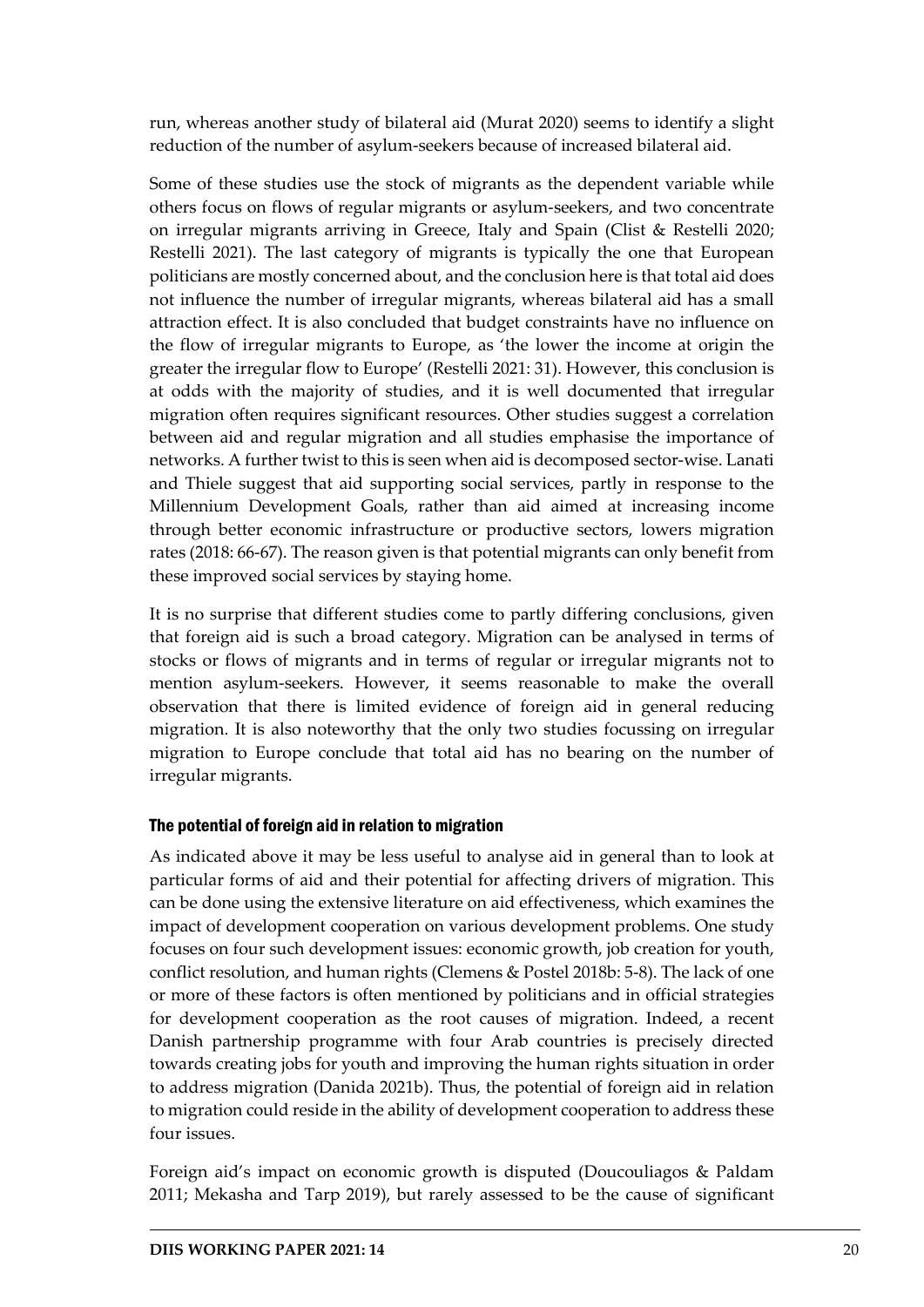growth rates. Market opportunities, a conducive institutional environment and political stability are needed as well to create growth (Tang & Bundhoo 2017). Given the literature on the migration transition, discussed above, low-income countries would have to experience levels of growth equivalent to those in China for an extended period before they will see reduced emigration numbers. Thus, for a variety of reasons, it is unrealistic to expect that migration, including irregular migration, now or in the coming years, can be influenced by aid's effects on economic growth.

Every year, 12 million young people enter the workforce in Africa, but only three million new jobs are being created (MFA 2020). Although this represents a gigantic challenge, it can be met by sustained levels of economic growth and change: 'The youth employment policy agenda in sub-Saharan Africa is, first and foremost, an economic transformation agenda, including raising within-sector productivity in lower productivity sectors such as agriculture and expanding output and employment in higher productivity sectors' (Fox & Gandhi 2021: 1). However, while foreign aid may very well support such a process, it will not materialise without strong political leadership, increased access to global markets, and hitherto unseen foreign direct investments. Thus, the potential of foreign aid alone reducing migration through the creation of millions of jobs is limited.

Social and violent conflicts are likely to stimulate mobility, whether as irregular or regular migrants or as refugees. In a systematic review of the academic literature on the ability of development cooperation to influence conflicts, Zürcher concludes that, 'aid in conflict zones is more likely to exacerbate violence than to dampen violence' (2017: 506). This idea is supported by evaluations of development programmes in conflict-ridden areas (Engberg-Pedersen & Fejerskov 2010). Thus, aid resources may very easily fuel an existing conflict or, for that matter, turn a latent conflict into violent struggle which is likely to incite mobility.

Lack of human rights and democracy is also associated by some with increased emigration (Clemens & Postel 2018b: 5-8). The potential of foreign aid in this area is probably more mixed than in relation to the above-mentioned issues because it is easier to target activities to have an immediate effect on certain dimensions of human rights, democracy and governance. One study, however, finds no evidence of a general effect of development cooperation on democracy: 'Using two different democracy indexes and two different measures of aid intensity, no evidence is found that aid promotes democracy' (Knack 2004: 251). This conclusion is said to hold for the post-Cold War period, too. Contradicting this, a more recent study concludes that, 'the aggregate effect of aid on democracy has become more positive after the Cold War, and the effect of aid on government capacity and on reducing corruption has also improved over time' (Dijkstra 2018: 225). In line with the widespread scepticism as to the effectiveness of conditionality and donor influence on policy reform in countries where the government does not support this, another study suggests that highly aid-dependent countries may be more inclined to accept human rights commitments than other countries (Donno & Neureiter 2018). It is also argued that donor influence on policy reform is more likely in countries with well-established democracies as governments in these countries need resources to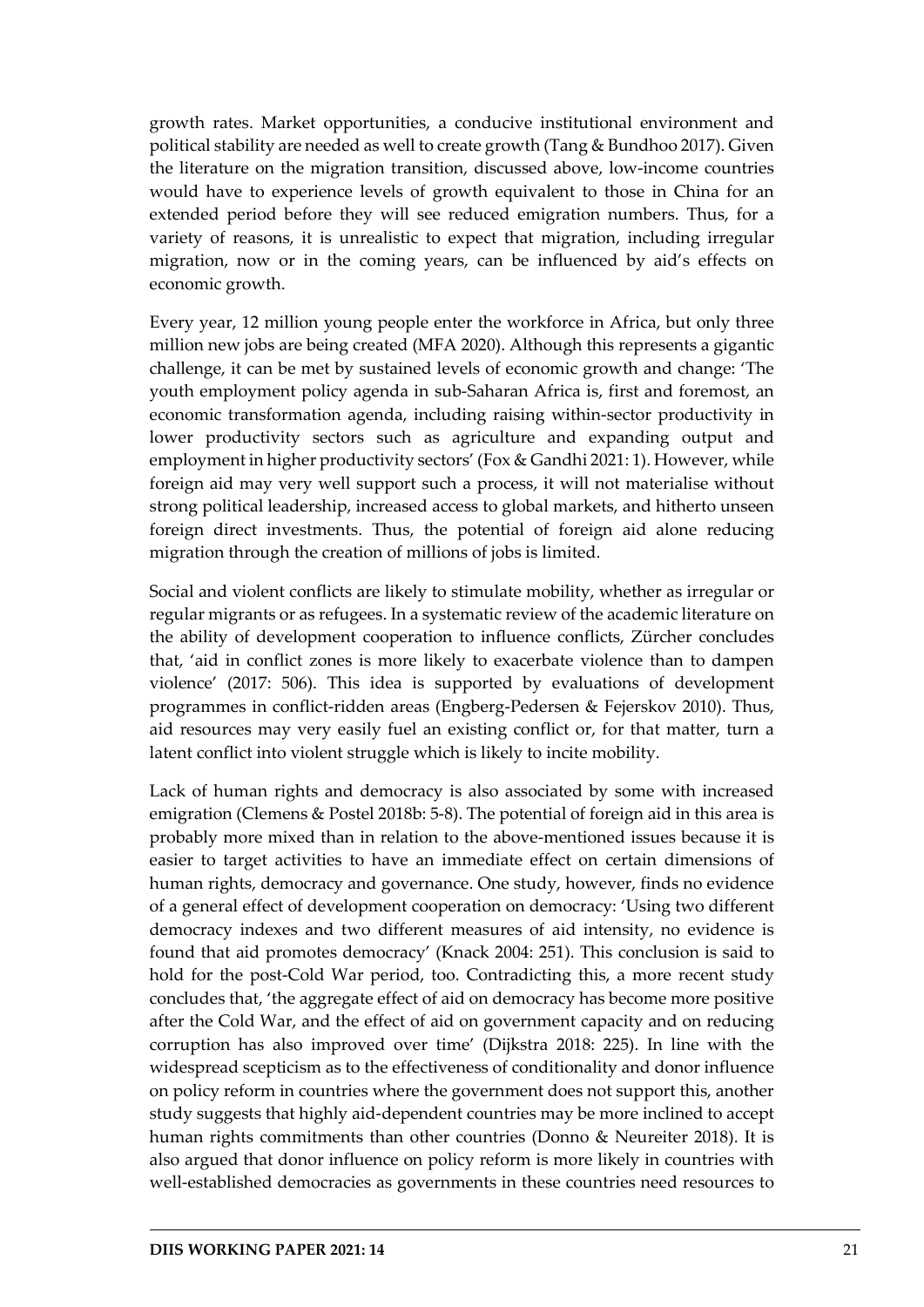satisfy their constituencies (Montinola 2010). Overall, it seems that foreign aid may hold some potential to influence human rights and democracy although the recent authoritarian tendences in OECD countries to some extent delegitimise donors' possible ambitions in this field.

One thing is the potential of foreign aid to limit migration, another is whether aid is channelled to realise this potential. One study comparing aid to 'migrationrelevant' issues across countries concludes that aid to countries with disproportionately large emigration is not biased more towards these issues (Clemens & Postel 2018b). This may have changed in recent years, but it is still important to keep in mind that development cooperation historically has been influenced by numerous different purposes (geopolitical interests, commercial concerns, colonial ties, security issues, global norms, etc.) making a very sharp focus on migration less likely.

A major ongoing research programme (2019-2023) on the relationship between migration and development financed by the EU Horizon 2020 Research and Innovation programme sets out from the following points regarding foreign aid:

- 1. In its current form development aid does not seem to be big enough to create the underlying changes that effect migration decisions
- 2. In cases where we do see a deterrent effect of aid on migration, a noticeable impact would require an unrealistic increase in aid
- 3. For poor countries, aid is often expected to increase migration
- 4. The deterrent effect of aid only seems to be the case when higher levels of income are achieved or with very specific types of aid in specific contexts
- 5. More systematic research is needed breaking down different types of aid more at the macro level and looking at specific interventions and specific types of interventions at the micro-level
- 6. There is little information on the effects of development (aid) on different types of migrations (i.e. regular vs. irregular) (Siegel 2019)

These points summarise well that the potential of aid appears to be limited, that its immediate impact in low-income countries is to stimulate migration rather than the opposite, and that there is little evidence of how specific aid interventions influence mobility.

## <span id="page-24-0"></span>Concrete aid-supported activities and their impact on migration

Carefully organised development support may influence migration patterns and offer potential migrants fewer reasons to migrate. A recent multi-university research project, MigChoice, addresses the intersection of migration and foreign aid from the perspective of potential migrants, and observes that '[w]e know surprisingly little about how people negotiate the fields of knowledge, social relations and public structures that allow them to come to decisions on how best to make their life meaningful, and how mobility specifically features in their life projects' (MigChoice 2021: 5). The research concentrates on The Gambia, Guinea and Senegal, and a central idea is that many different drivers of migration are at play, as mentioned above. Interestingly, the research notes that, '[d]evelopment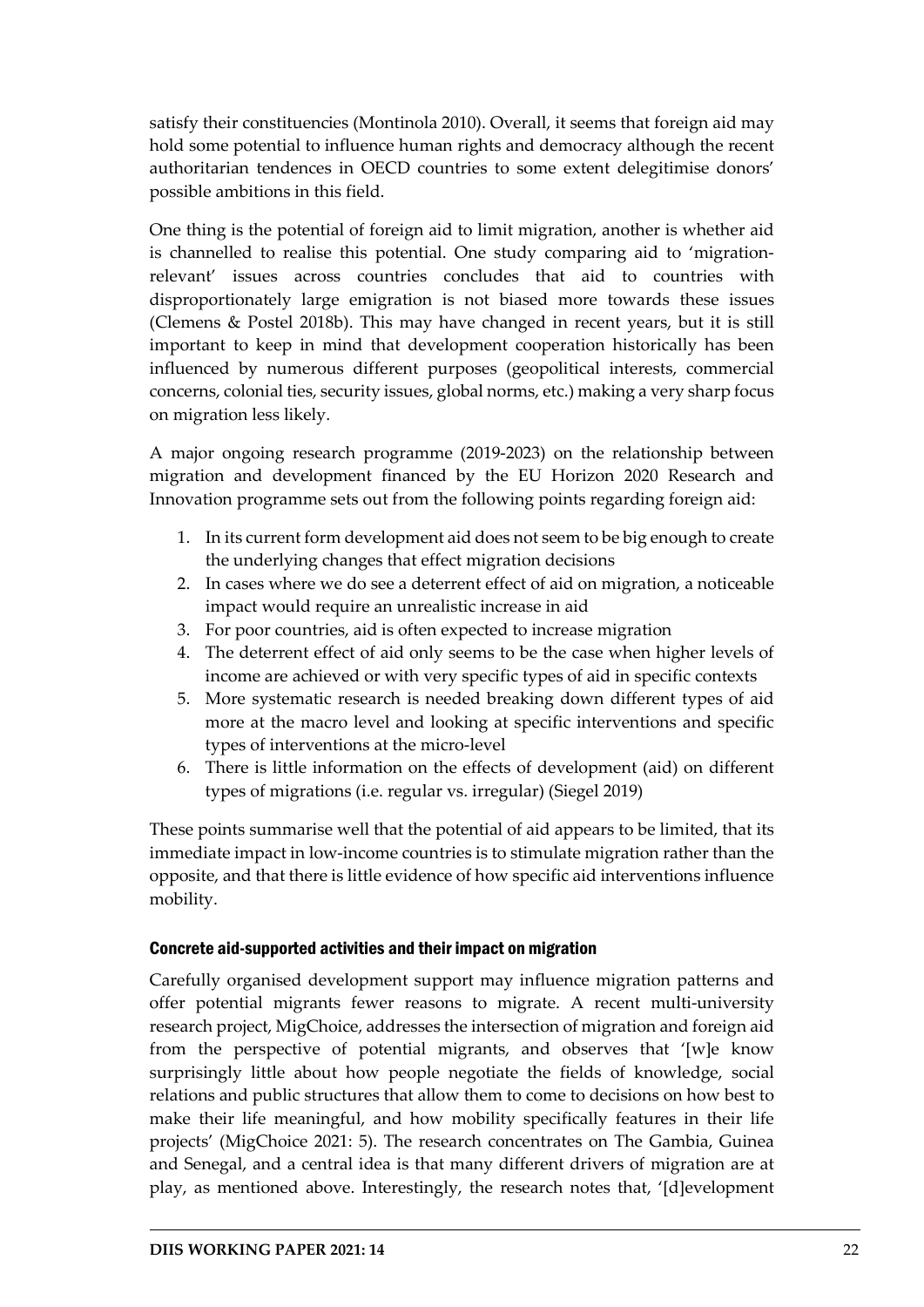interventions are "big business" in contemporary West Africa, involving significant spending of public money, and touching most or all of the sites and regions that are the focus of our research' (MigChoice 2021: 11). This is not least due to the significant resources that the EU's Emergency Trust Fund for Africa (EUTF) has spent on different development activities with the explicit purpose to limit migration. However, the general sentiment among potential migrants interviewed is that these activities are inaccessible. Many of the projects focus on vocational training in relation to jobs in the formal sector, but what is the effect if the youth only can find jobs in the informal sector? Other development interventions seek to stimulate entrepreneurship, and while most of the interviewed young people believe that they have the personal capabilities to become successful business owners, an even larger majority believe that they do not have adequate support and that events outside their control will prevent them from succeeding (MigChoice 2021: 17-18). This prevents them from pursuing an entrepreneurial path.

In addition, the EUTF interventions are criticised by the MigChoice project for following a blue-print approach across countries rather than adapting to local contexts, for favouring short-term projects over longer-term programmes based on national policies, and for re-framing existing development interventions rather than developing innovative activities (MigChoice 2021: 15-16). All this prevents the EUTF from addressing what young people experience as their key challenge, namely the fundamental inequalities regarding access to opportunities and resources. Geographically, socio-politically and intergenerationally, young people feel largely marginalised, and these are challenges that are difficult to address in the short term.

Thus, the MigChoice project corroborates the diversity of drivers of migration as well as the interaction of aspiration and ability to migrate. This suggests that aid interventions seeking to limit migration need to address many different issues in areas characterised by outmigration. The study does not find examples of such successful interventions, but these cannot be ruled out. Particularly in situations where potential migrants do not possess the ability to realise their aspirations, aidsupported activities may mitigate the urge to move. However, it seems helpful to think in terms of a comprehensive package of activities to address the many different drivers. Adapted to local conditions, this package could include, for example, the strengthening of social security through cash transfers to help during sudden family tragedies such as the death of breadwinners, the loss of productive assets, natural disasters, etc. It could also include social change that reduces gender and intergenerational inequalities, and the development of local opportunities that respond to the imagination of potential migrants for a different future.

This ambitious comprehensive package would, of course, require national and local political support. The MigChoice project talks about 'the need for a whole-ofgovernment or indeed whole-of-society approach, rather than specific initiatives whether focused at individual "potential migrants", returnees or communities' (2021: 22). Given the size of this task, it may also be worth considering how aid can support intra-regional African migration where this can benefit societies, economies, and migrants. Given that intra-regional mobility already constitutes by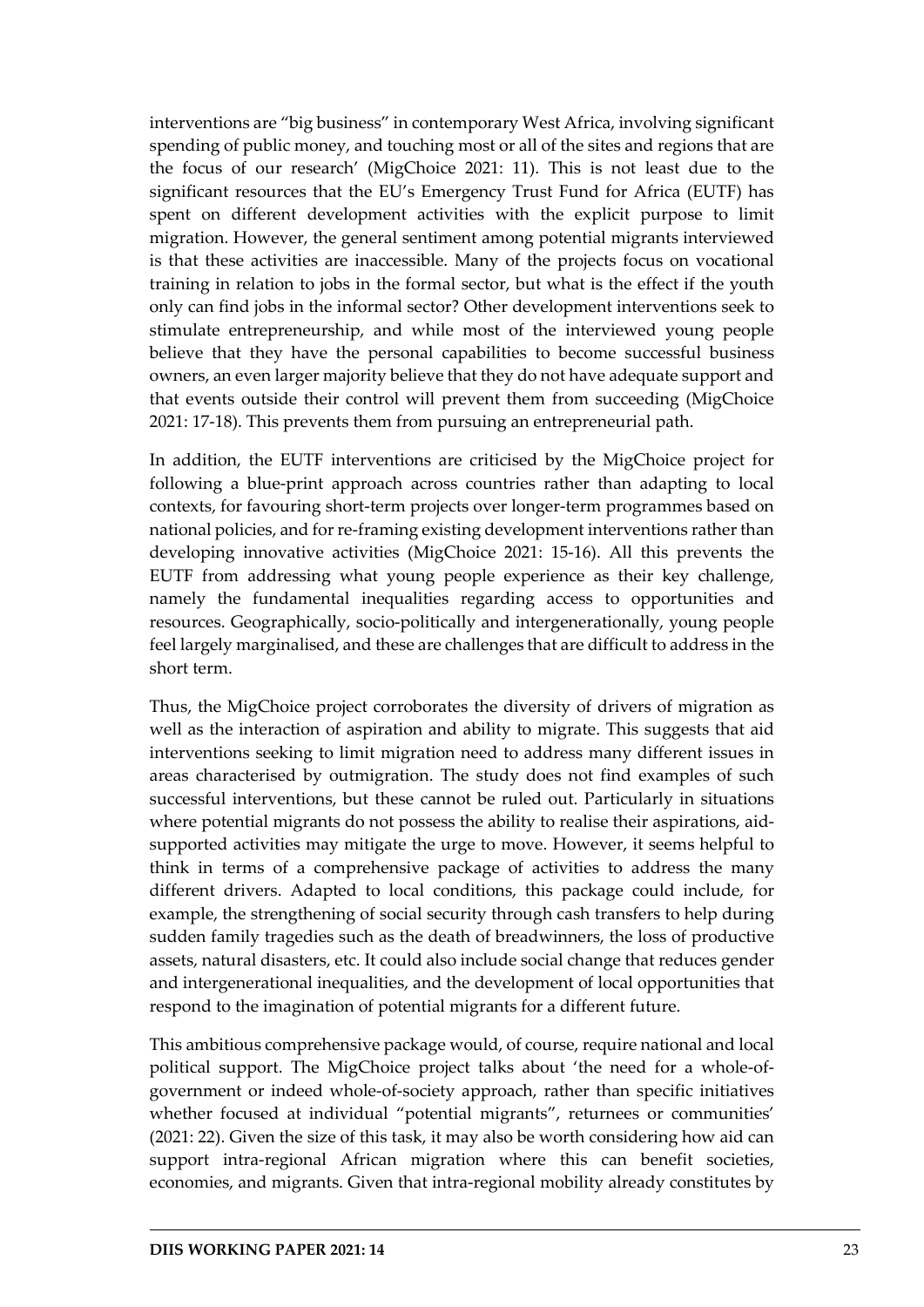far the largest part of African migration, directing potential migrants to African destinations looking for labour may be easier than stemming migration altogether. Again, this would only be possible if governments and other authorities in these countries can support it. In any case, it seems that aid-supported activities should be adapted carefully to local conditions and aspirations. The often-reached conclusion of avoiding blueprint approaches is as relevant here as elsewhere.

## <span id="page-26-0"></span>**CONCLUSION**

This working paper has pointed to the importance of nuancing simplistic assumptions of 'root causes' and seeing beyond poverty and conflict as the main drivers of migration. Shifting the analytical focus from causes to drivers enables a more complex understanding of the often mixed and multiple dynamics that shape migration today. Moving away from dominant understandings of economic rationality in migration theories enables a foregrounding of the role of subjective aspirations and desires, social networks, and the migration infrastructure, all of which both facilitate and block migration. Building on recent studies, the paper has emphasised that African migration in the post-colonial period is largely driven by development processes and social transformations that have expanded people's ability and aspirations to migrate. The lack of regular migration alternatives for West Africans leads not only to states of involuntary immobility but also irregular migration, when migrants in their own way try to bridge the vast inequality in wealth and security between West Africa and Europe through migration.

When it comes to the relationship between migration and foreign aid, this study argues that foreign aid rarely takes a point of departure in an understanding of locally determined drivers of migration. Rather, it focuses on externally defined root causes of migration which may or may not coincide with those drivers of migration. Moreover, it is premised on a rationality characterised by individualism which contradicts the often collective effort to access resources through migration or aid activities. A much more promising approach would be to carefully address the locally determined concerns of potential migrants making concrete plans to leave. If such development programmes exist, they should be analysed in detail to establish their potential.

In addition, the study documents the following points:

- Aspiration and ability to migrate are decisive factors for migration. Aspirations are shaped by a macro-level emigration environment including social, economic and political formations, and also individual characterristics.
- Migration aspirations should not be confused with actual migration plans or migration abilities. Several recent quantitative survey studies come to the same conclusion, namely that many African citizens aspire to migrate, yet only few make concrete plans to do so.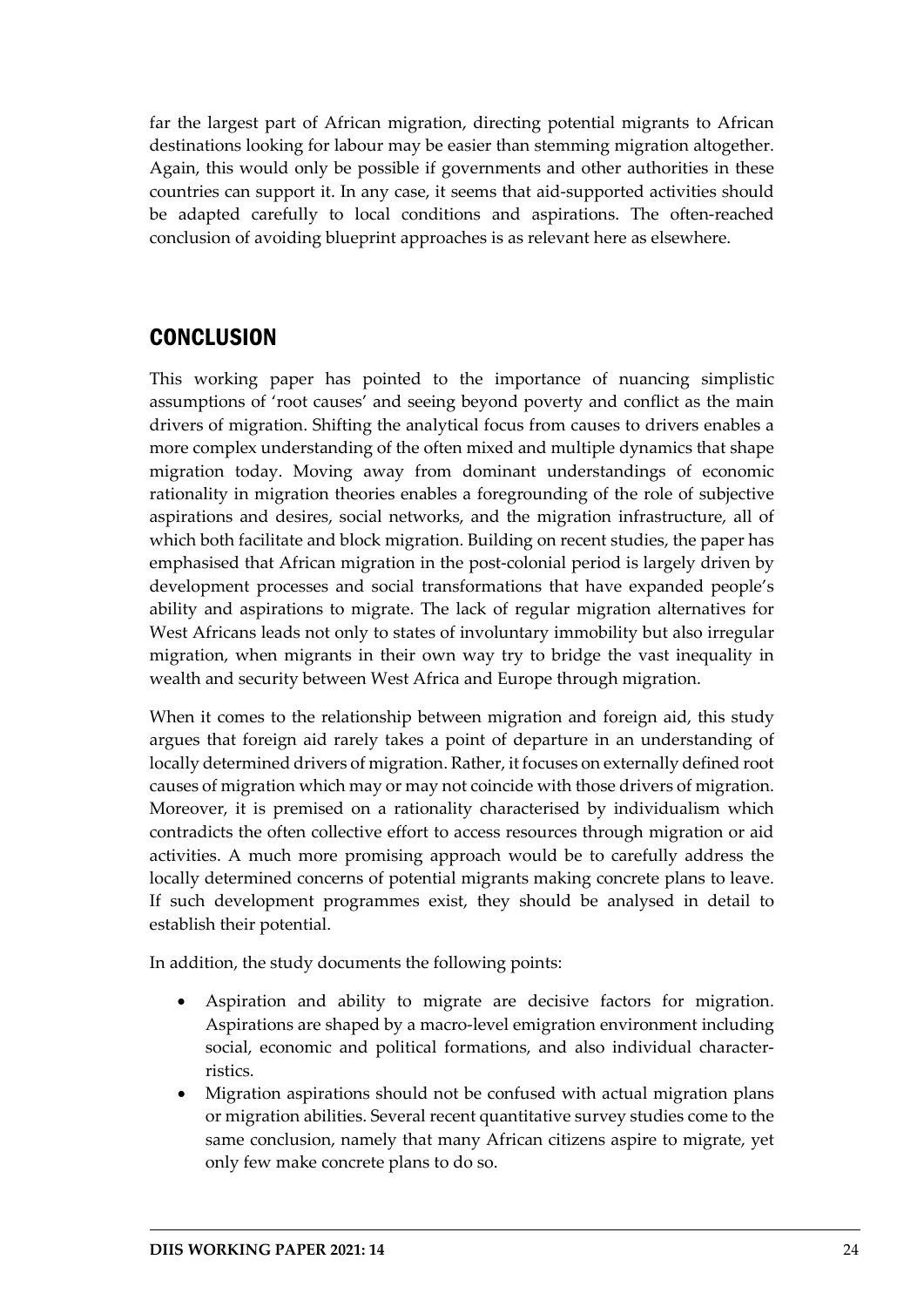- Looking at who aspires to migrate within or out of Africa, and who takes concrete steps towards migration, data show that people are on average in their twenties, are better educated and are in an economically better position compared to those who do not consider migrating or those who only aspire to move.
- For the majority of migrants from West Africa, economic concerns play a central role in their decision to leave. Yet, the data suggest that this motivation cannot stand alone when explaining current migration trends.
- There is little evidence that foreign aid deters migration in general. Indications rather suggest the opposite. While this may have changed recently, aid is not particularly focussed on 'migration-relevant' sectors. Moreover, if it were, evidence indicates that it would not be able to create substantial change. And if it did, it may rather spur emigration than the opposite.
- A crisis mode of reaction and governance as the central approach of European migration policy has been in place since 2015 and it seems selfperpetuating. This is not helpful in terms of understanding and addressing human mobility.
- Given the foreseeable demographic development, it is unrealistic to pursue a strategy of avoiding human mobility altogether. Mobility is a deeply ingrained part of the practices of communities characterised by migration, and it is only likely to be supported by general economic and social development in low-income societies. Thus, it seems much more promising to pursue a twofold strategy of addressing locally determined drivers of migration as well as supporting regional migration already being by far the largest part of the migration in sub-Saharan Africa.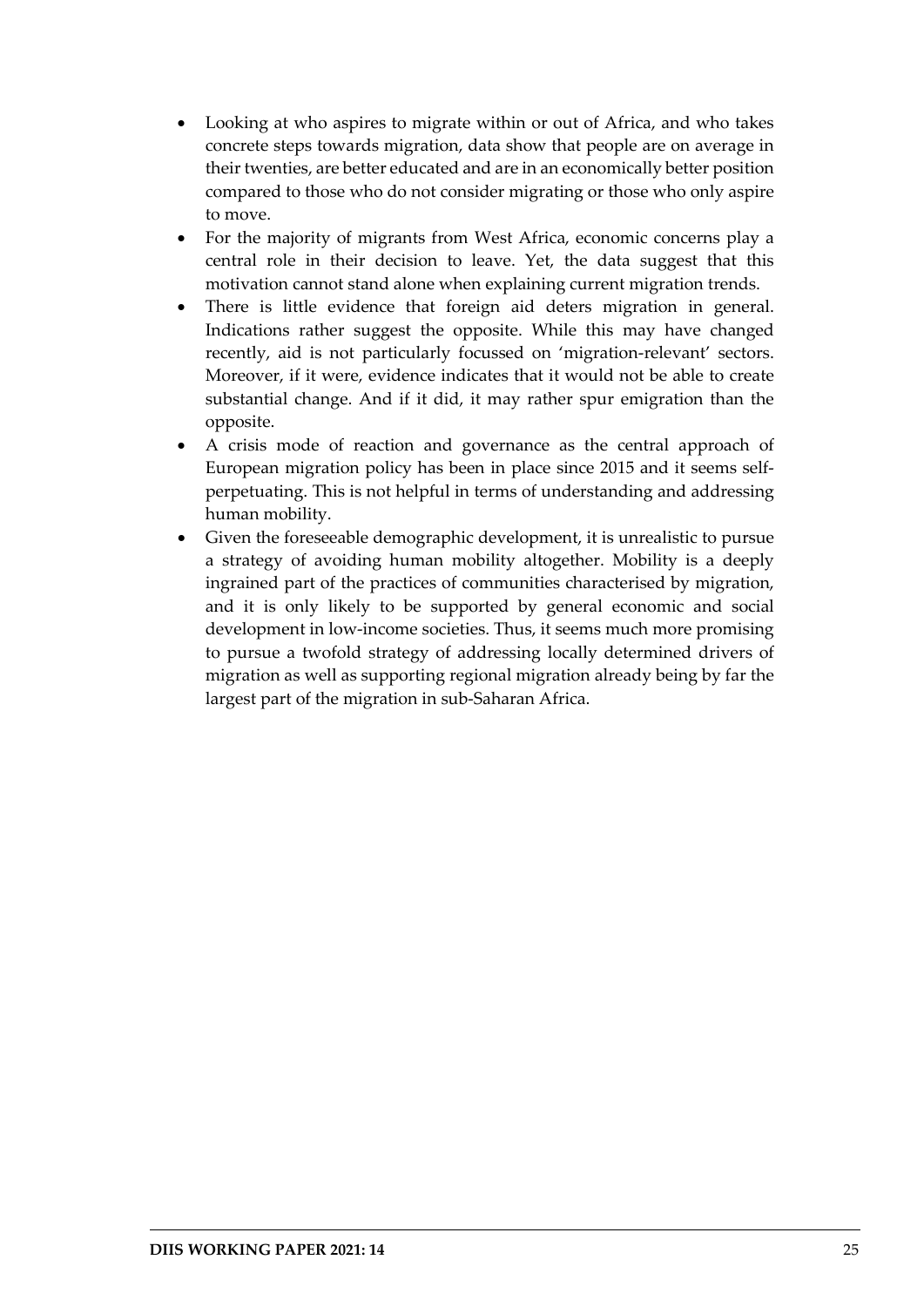# <span id="page-28-0"></span>REFERENCES

Afrobarometer (2019a). In search of opportunity: Young and educated Africans most likely to consider moving abroad (Dispatch No. 288). Sanny, J. A-N.; Logan, C., & Gyimah-Boadi, E.

Afrobarometer (2019b). 'Updata-ing' the narrative about African migration. MIF Joint Research Paper. Sanny, J. A-N. & Rocca, C.

Andersson, R. (2014). Illegality, inc.: Clandestine migration and the business of bordering Europe. University of California Press.

Andersson, R., & Keen, D. (2019). Partners in crime? The impacts of Europe's outsourced migration controls on peace, stability and rights. Saferworld.

Aslany, M., Carling, J., Bålsrud, M., & Sommerfelt, T. (2020). Systematic review of determinants of migration aspirations (QuantMig Project Deliverable D2.2). PRIO.

Beber, B., & Scacco, A. 2020. The myth of the misinformed migrant? Survey insights from Nigeria's irregular migration epicenter. RWI and WZB.

Berthélemy, J.-C., Beuran, M., & Maurel, M. (2009). Aid and migration: Substitutes or complements? World Development, 37, 1589-1599. doi[:10.1016/j.worlddev.2009.02.002](https://doi.org/10.1016/j.worlddev.2009.02.002)

Bjarnesen, J. (2020). Shifting the narrative on African migration: The numbers, the root causes, the alternatives – get them right!. The Nordic Africa Institute.

Black, R., Bellagamba, A., Engeler, M., Leonel, A., Oelgelmoller, C., Riccio, B., & Zingari, G. (2021). Development interventions, education and the migration choices of young people in West Africa (Policy Brief 2). MigChoice.

Carling, J. (2002). Migration in the age of involuntary immobility: Theoretical reflections and Cape Verdean experiences. Journal of Ethnic and Migration Studies, 28(1), 5-42. doi[:10.1080/13691830120103912](https://doi.org/10.1080/13691830120103912)

Carling, J. (2014). The role of aspirations in migration [conference presentation]. Determinants of International Migration, September 23-24. International Migration Institute, University of Oxford.

Carling, J. (2017). How does migration arise?. In M. McAuliffe, & M. Klein Solomon (Eds.), Migration research leaders' syndicate: Ideas to inform international cooperation on safe, orderly and regular migration (pp. 19-26). IOM.

Carling, J. (2019). Measuring migration aspirations and related concepts. MIGNEX, Peace Research Institute Oslo.

Carling, J., & Collins, F. (2018). Aspiration, desire and drivers of migration. Journal of Ethnic and Migration Studies, 44(6), 909-926. doi[:10.1080/1369183X.2017.1384134](https://doi.org/10.1080/1369183X.2017.1384134)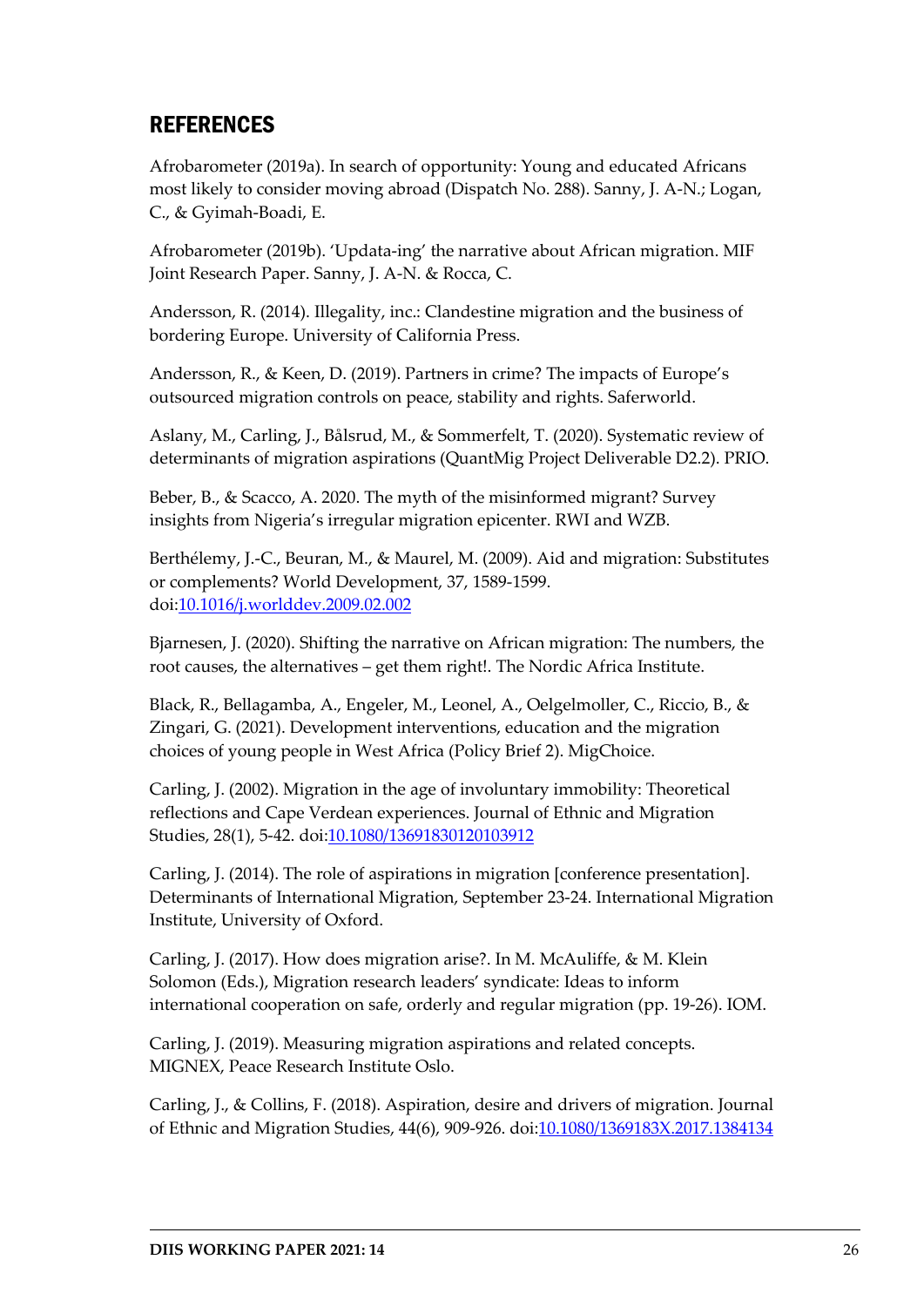Carling, J., & Hernandez-Carretero, M. (2011). Protecting Europe and protecting migrants?: Strategies for managing unauthorised migration from Africa. British Journal of Politics & International Relations, 13(1), 42-58. doi[:10.1111/j.1467-](https://doi.org/10.1111/j.1467-856X.2010.00438.x) [856X.2010.00438.x](https://doi.org/10.1111/j.1467-856X.2010.00438.x)

Carling J., & Schewel K. (2018). Revisiting aspiration and ability in international migration. Journal of Ethnic and Migration Studies, 44(6), 945-963. doi[:10.1080/1369183X.2017.1384146](https://doi.org/10.1080/1369183X.2017.1384146)

Carling, J., & Talleraas C. (2016). Root causes and drivers of migration: Implications for humanitarian efforts and development cooperation. Peace Research Institute Oslo.

Carling, J., Paasche, E., & Siegel, M. (2015) Finding connections: The nexus between migration and corruption. Migration Information Source, Migration Policy Institute, Washington, DC.

Carling, J., Demba Fall, P., Hernández-Carretero, M., Sarr, M. Y., & Wu, J. (2013). Migration aspirations in Senegal: Who wants to leave and why does it matter?. Peace Research Institute Oslo.

Castles, S., & Miller, M. (2009). The age of migration: International population movements in the modern world (4th ed.). The Guilford Press.

Clemens, M. A. (2014). Does development reduce migration? In R.E.B. Lucas (Ed.), International Handbook on Migration and Economic Development (pp. 152-185). Edward Elgar.

Clemens, M. A., & Postel, H. M. (2018a). Can development assistance deter emigration? Center for Global Development.

Clemens, M. A., & Postel, H. M. (2018b). Deterring Emigration with Foreign Aid: An Overview of Evidence from Low-Income Countries (Policy Paper 119). Center for Global Development.

Clist, P., & Restelli, G. (2020). Development aid and international migration to Italy: Does aid reduce irregular flows? The World Economy, 44, 1281-1311. doi[:10.1111/twec.13017](https://doi.org/10.1111/twec.13017)

Crawley, H., & Hagen-Zanker, J. (2019). Deciding where to go: Policies, people and perceptions shaping destination preferences. International Migration, 57(1), 20-35. doi[:10.1111/imig.12537](https://doi.org/10.1111/imig.12537)

Cruise O'Brien, D. (1996). A lost generation?: Youth identity and state decay in West Africa. In R. Werbner, & T. Ranger (Eds.), Postcolonial Identities in Africa (pp. 55-74). Zed Books.

Danida (2021a). The World We Share: Denmark's Strategy for Development Cooperation. Ministry of Foreign Affairs of Denmark.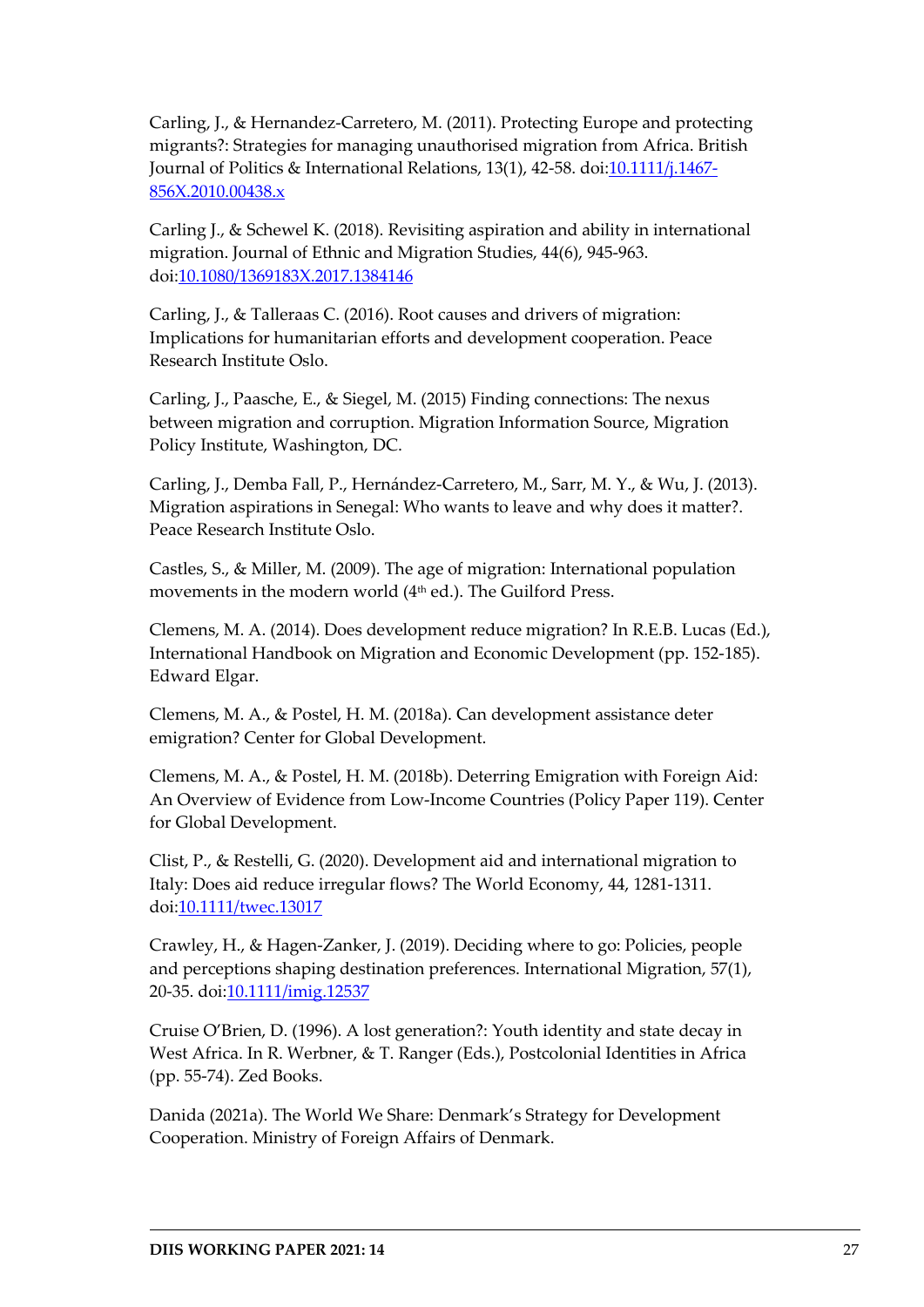Danida (2021b). Danish Arab Partnership 2022-2027: Strategic Framework Document. Danish Ministry of Foreign Affairs.

De Haas, H. (2012). The migration and development pendulum: A critical view on research and policy. International Migration, 50(3), 8-25. doi[:10.1111/j.1468-](https://doi.org/10.1111/j.1468-2435.2012.00755.x) [2435.2012.00755.x](https://doi.org/10.1111/j.1468-2435.2012.00755.x)

De Haas, H. (2019). Paradoxes of Migration and Development (MADE/IMI Working paper no. 157). International Migration Institute.

De Haas, H. (2021). A theory of migration: The aspirations-capabilities framework. Comparative Migration Studies 9(8). doi[:10.1186/s40878-020-00210-4](https://doi.org/10.1186/s40878-020-00210-4)

Dijkstra, G. (2018). Aid and good governance: Examining aggregate unintended effects of aid. Evaluation and Program Planning, 68, 225-232. doi[:10.1016/j.evalprogplan.2017.09.004](https://doi.org/10.1016/j.evalprogplan.2017.09.004)

Donno, D., & Neureiter, M. (2018). Can human rights conditionality reduce repression? Examining the European Union's economic agreements. Review of International Organizations, 13, 335-357. doi[:10.1007/s11558-017-9283-2](https://doi.org/10.1007/s11558-017-9283-2)

Doucouliagos, H., & Paldam, M. (2011). The ineffectiveness of development aid on growth: An update. European Journal of Political Economy, 27(2), 399-404. doi[:10.1016/j.ejpoleco.2010.11.004](https://doi.org/10.1016/j.ejpoleco.2010.11.004)

Dreher, A., Fuchs, A., & Langlotz, S. (2019). The effects of foreign aid on refugee flows. European Economic Review, 112, 127-147. doi[:10.1016/j.euroecorev.2018.12.001](https://doi.org/10.1016/j.euroecorev.2018.12.001)

Dustmann, C., & Okatenko, A. (2014). Out-migration, wealth constraints, and the quality of local amenities. Journal of Development Economics, 110, 52-63. doi[:10.1016/j.jdeveco.2014.05.008](https://doi.org/10.1016/j.jdeveco.2014.05.008)

Engberg-Pedersen, L., & Fejerskov, A. M. (2010). Grænser for udviklingsbistand. DIIS.

EU (2017). The new European consensus on development: 'Our world, our dignity, our future'. Joint statement by the Council and the representatives of the governments of the Member States meeting within the Council, the European Parliament and the European Commission. European Union. doi[:10.2841/694595](https://doi.org/10.2841/694595)

European Commission (2018a). A global analysis of intentions to migrate. European Commission, Joint Research Centre (JRC) Technical Reports. Migali, S. & Scipioni, M.

European Commission (2018b). Many more to come? Migration from and within Africa. European Commission, Joint Research Centre (JRC). Fabrizio, N.; Silvia, M., & Rainer, M. European Union. doi[:10.2760/1702](http://dx.doi.org/10.2760/1702)

Flahaux, M. L., & De Haas, H. (2016). African migration: Trends, patterns, drivers. Comparative Migration Studies, 4(1). doi: [10.1186/s40878-015-0015-6](https://doi.org/10.1186/s40878-015-0015-6)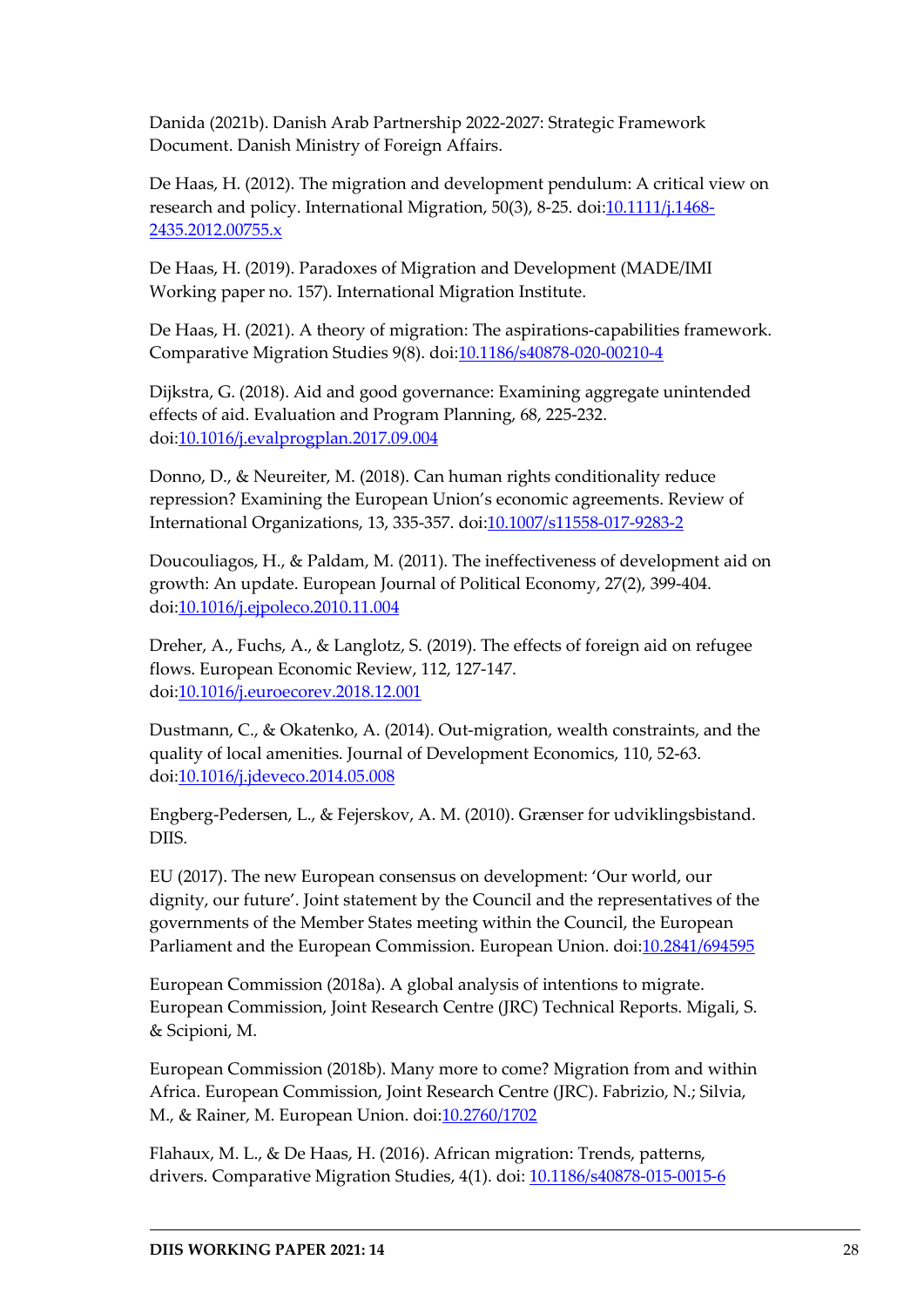Fox, L., & Gandhi, D. (2021). Youth Employment in Sub-Saharan Africa: Progress and prospects (Working Paper 28). Africa Growth Initiative.

Gamlen, A. (2014). The new migration-and-development pessimism. Progress in Human Geography, 38(4), 581-597. doi[:10.1177/0309132513512544](https://doi.org/10.1177/0309132513512544)

Hage, G. (2005). A not so multi-sited ethnography of a not so imagined community. Anthropological Theory, 5(4): 463-475. doi[:10.1177/1463499605059232](https://doi.org/10.1177/1463499605059232)

Hage, G. (2009). Waiting out the crisis: On stuckedness and governmentality. In: Hage, Ghassan (Ed). Waiting. Carlton, Vic.: Melbourne University Press.

Hagen-Zanker, J., & Hennessey, G. (2021). What do we know about the subjective and intangible factors that shape migration decision-making? PRIO.

Hagen-Zanker, J., & Mallett, R. (2016). Journeys to Europe: The role of policy in migrant decision-making. ODI.

Hernández-Carretero, M. (2015). Renegotiating obligations through migration: Senegalese transnationalism and the quest for the right distance. Journal of Ethnic and Migration Studies, 41(12), 2021-2040. doi[:10.1080/1369183X.2015.1045462](https://doi.org/10.1080/1369183X.2015.1045462)

Hernández-Carretero, M., & Carling, J. (2012). Beyond 'kamikaze migrants': Risk taking in West African boat migration to Europe. Human Organization, 71(4), 407- 416. doi[:10.17730/humo.71.4.n52709742v2637t1](http://dx.doi.org/10.17730/humo.71.4.n52709742v2637t1)

Honwana, A. M. (2012). The time of youth: Work, social change, and politics in Africa. Kumarian Press.

Knack, S. (2004). Does foreign aid promote democracy? International Studies Quarterly, 48, 251-266. doi: [10.2139/ssrn.260047](http://dx.doi.org/10.2139/ssrn.260047)

Lanati, M., & Thiele, R. (2018). The impact of foreign aid on migration revisited. World Development, 111, 59-74. doi[:10.1016/j.worlddev.2018.06.021](https://doi.org/10.1016/j.worlddev.2018.06.021)

Lubkemann, C. (2008). Involuntary immobility: On a theoretical invisibility in forced migration studies. Journal of Refugee Studies, 21(4), 454-475. doi[:10.1093/jrs/fen043](https://doi.org/10.1093/jrs/fen043)

Lucht, H. (2012). Darkness before daybreak: African migrants living on the margins in southern Italy today. University of California Press.

Mainwaring, C., & Brigden, B. (2016). Beyond the border: Clandestine migration journeys, Geopolitics, 21(2), 243-262. doi[:10.1080/14650045.2016.1165575](https://doi.org/10.1080/14650045.2016.1165575)

Mekasha, T. J., & Tarp, F. (2019). A meta-analysis of aid effectiveness: Revisiting the evidence. Politics and Governance, 7(2), 5-28. doi: 10.17645/pag.v7i2.1771

Melly, C. (2011). Titanic tales of missing men: Reconfigurations of national identity and gendered presence in Dakar, Senegal. American Ethnologist, 38(2), 361-376. doi[:10.1111/j.1548-1425.2011.01311.x](http://dx.doi.org/10.1111/j.1548-1425.2011.01311.x)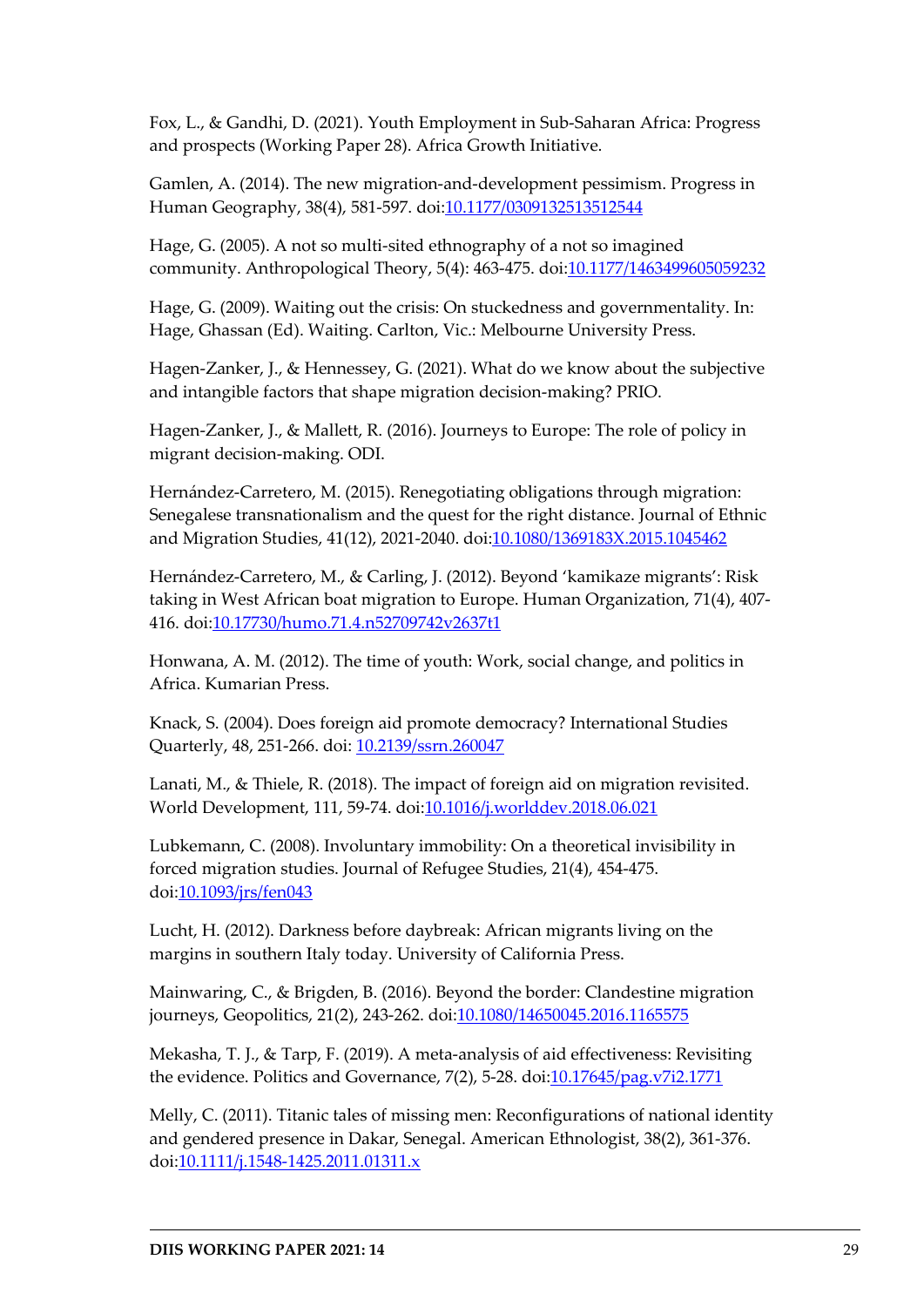Menard, A., & Gary, A. (2017). Aid, trade and migration: How do bilateral flows interact? The World Economy, 41, 431-456. do[i:10.1111/twec.12550](https://doi.org/10.1111/twec.12550)

MFA (2020). White paper on job creation and skills development in Africa. Ministry of Foreign Affairs of Denmark.

MigChoice (2021). International Development Interventions and Migration Choices: The Final Report of the MigChoice Project. University of Birmingham.

MMC (2019a). Drivers revisited: Why people migrate. Frouws, B & Horwood, C. Mixed Migration Centre. 30 January 2019. <https://mixedmigration.org/articles/drivers-revisitedwhy-people-migrate/>

MMC (2019b). Players of many parts: The evolving role of smugglers in West Africa's migration economy. Golovko, E. Mixed Migration Centre, Briefing Paper, May 2019.

MMC (2021a). Migration drivers and decision-making of West and Central Africans on the move in West and North Africa. A quantitative analysis of factors contributing to departure. Mixed Migration Centre, Briefing Paper, June 2021.

MMC (2021b). Quarterly Mixed Migration Update: West Africa. Mixed Migration Centre West Africa. Quarter 1, 2021.

Montinola, G. R. (2010). When does aid conditionality work? Studies in Comparative International Development, 45, 358-382. doi[:10.1007/s12116-010-9068-6](http://dx.doi.org/10.1007/s12116-010-9068-6)

Murat, M. (2020). Foreign aid, bilateral asylum immigration and development. Journal of Population Economics, 33, 79-114. doi[:10.1007/s00148-019-00751-8](https://doi.org/10.1007/s00148-019-00751-8)

Naerssen, T. van, & van der Velde, M. (2015). The thresholds to mobility disentangled. In M. van der Velde, & T. van Naerssen (Eds.), Mobility and migration choices. Thresholds to crossing borders (pp. 3-14). Ashgate.

Piot, C. (2010). Nostalgia for the future West Africa after the Cold War. University of Chicago Press.

Rademacher-Schulz, C., Schraven, B., & Mahama, E. S. (2014). Time matters: Shifting seasonal migration in Northern Ghana in response to rainfall variability and food insecurity. Climate and Development, 6(1), 46-52. doi[:10.1080/17565529.2013.830955](http://dx.doi.org/10.1080/17565529.2013.830955)

Restelli, G. (2021). The effects of development aid on irregular migration to Europe: Deterrence or attraction? Development Policy Review, 39, 926-952. doi[:10.1111/dpr.12546](https://doi.org/10.1111/dpr.12546)

Sadiddin, A., Cattaneo, A., Cirillo, M., & Miller, M. (2019). Food insecurity as a determinant of international migration: Evidence from Sub-Saharan Africa. Food Security 11: 515–530. doi[:10.1007/s12571-019-00927-w](https://doi.org/10.1007/s12571-019-00927-w)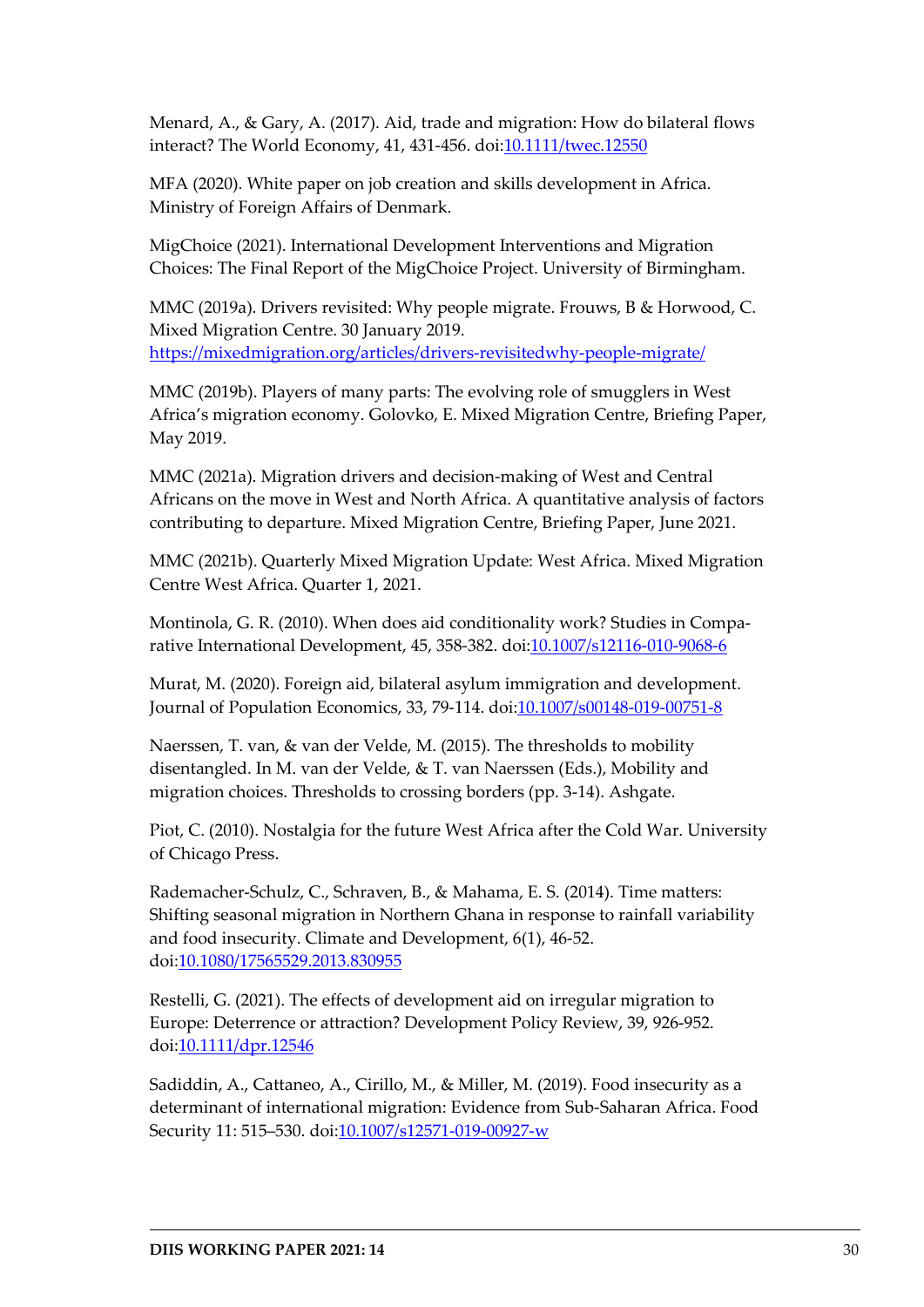Schapendonk, J., van Liempt, I., Schwarz, I., & Steel, G. (2018). Re-routing migration geographies: Migrants, trajectories and mobility regimes. Geoforum, 116, 211-216. doi: [10.1016/j.geoforum.2018.06.007](https://doi.org/10.1016/j.geoforum.2018.06.007)

Schöfberger, I., Acostamadiedo, E., Borgnäs, E., & Rango, M. (2020). Migration aspirations in West and North Africa: What do we know about how they translate into migration flows to Europe? In F. Fargues, M. Rango, E. Börgnas, & I. Schöfberger (Eds.), Migration in West and North Africa and across the Mediterranean (pp. 87-97). International Organization for Migration.

Siegel, M. (2019). Throwing development money at the 'migration problem': Is it completely misguided? MIGNEX Insight.

Tang, K.-B. & Bundhoo, D. (2017). Foreign aid and economic growth in developing countries: Evidence from Sub-Saharan Africa. Theoretical Economics Letters 7, 1473-1491. doi: [10.4236/tel.2017.75099](http://dx.doi.org/10.4236/tel.2017.75099)

Tjaden, J., Auer, D., and Laczko, F. (2019). Linking migration intentions with flows: Evidence and potential use. International Migration, 57, 36-57. doi[:10.1111/imig.12502](https://doi.org/10.1111/imig.12502)

UNDP (2019). Scaling fences: Voices of irregular African migrants to Europe. United Nations Development Programme.

Vammen, I. M. (2019). New contested borderlands: Senegalese migrants en route to Argentina. Comparative Migration Studies 7(8). doi: 10.1186/s40878-018-0109-z

Vammen, I. M., & Brønden, B. M. (2012). Donor-country responses to the migration-development buzz: From ambiguous concepts to ambitious policies? International Migration, 50, 26-42. doi: [10.1111/j.1468-2435.2012.00756.x](https://doi.org/10.1111/j.1468-2435.2012.00756.x)

van Dalen, H. P., Groenewold, G., & Schoorl, J. J. (2005). Out of Africa: What drives the pressure to emigrate? Journal of Population Economics, 18(4), 741-778. doi[:10.1007/s00148-005-0003-5](http://dx.doi.org/10.1007/s00148-005-0003-5)

Van Hear, N., & Castles, S. (2010). Root causes. In A. Betts (Ed.), *[Global Migration](http://ukcatalogue.oup.com/product/9780199653805.do)  [Governance](http://ukcatalogue.oup.com/product/9780199653805.do)* (pp. 287-306). Oxford University Press.

Van Hear, N., Bakewell, O., & Long, K. (2018). Push-pull plus: Reconsidering the drivers of migration. Journal of Ethnic and Migration Studies, 44(6), 927- 944. doi[:10.1080/1369183X.2017.1384135](https://doi.org/10.1080/1369183X.2017.1384135)

Vigh, H. (2009). Wayward migration: On imagined futures and technological voids. Ethnos, 74(1), 91-109. doi[:10.1080/00141840902751220](https://doi.org/10.1080/00141840902751220)

Warner, K., & Afifi, T. (2014). Where the rain falls: Evidence from 8 countries on how vulnerable households use migration to manage the risk of rainfall variability and food insecurity. Climate and Development, 6(1), 1-17. doi[:10.1080/17565529.2013.835707](https://doi.org/10.1080/17565529.2013.835707)